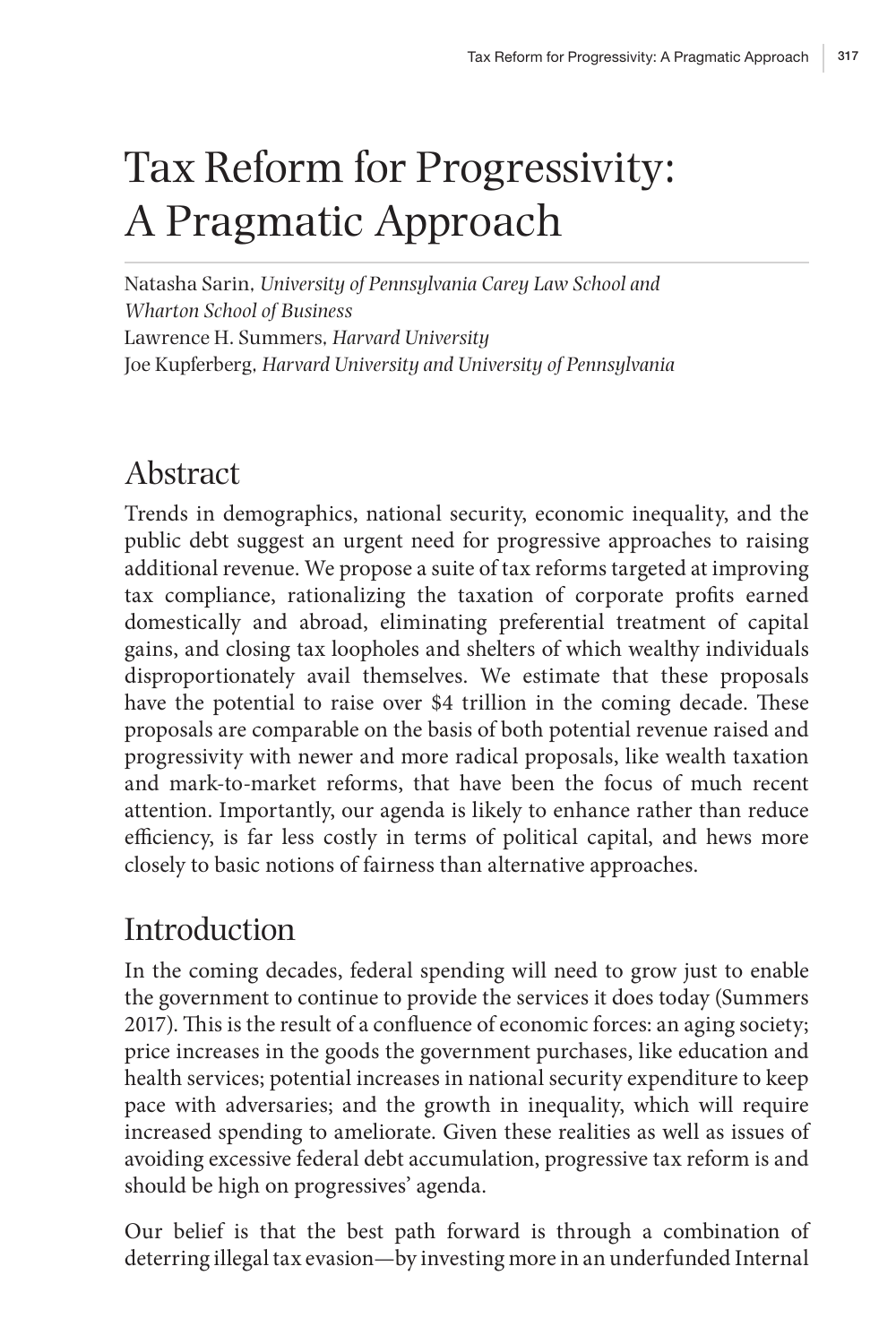Revenue Service (IRS)—and reducing legal tax avoidance by broadening the tax base and closing loopholes that enable the wealthy to decrease their tax liabilities. The combination of policies described in this chapter will increase both the efficiency and progressivity of the U.S. tax system. Our rough estimates in table 1 suggest that these approaches could raise \$4 trillion over the course of a decade, more revenue than more extreme alternatives advocated recently, including calls for a 70 percent marginal rate on top earners and wealth tax proposals.

Once revenue is raised by progressively broadening the tax base as we propose, more tax revenue may still need to be raised from the wealthy,

| Program                                   | Revenue potential 2020-29<br>(billions of dollars) |
|-------------------------------------------|----------------------------------------------------|
| Compliance                                |                                                    |
| Adequate enforcement resources            | 715                                                |
| Information reporting                     | 350                                                |
| Information technology investment         | 100                                                |
| Corporate taxes                           |                                                    |
| Per-country accrual of GILTI credits      | 170                                                |
| Corporate tax rate increase to 25 percent | 400                                                |
| Minimum book income tax                   | 200                                                |
| Capital gains taxation                    |                                                    |
| Tax at ordinary income levels             | 350                                                |
| Eliminate stepped-up basis                | 250                                                |
| Eliminate carried interest loophole       | 20                                                 |
| Capping like-kind exchanges               | 50                                                 |
| End charitable giving tax advantage       | 150                                                |
| Closing individual loopholes and shelters |                                                    |
| Eliminating payroll tax loophole          | 300                                                |
| Capping tax deductions                    | 250                                                |
| Ending pass-through deduction             | 430                                                |
| Broadening estate tax base                | 320                                                |
| Total                                     | 4,055                                              |
| Source: Authors' calculations.            | <b>HAMILTON</b>                                    |

### TABLE 1. Revenue Potential of Proposed Programs

Note: "GILTI" refers to global intangible low-taxed income.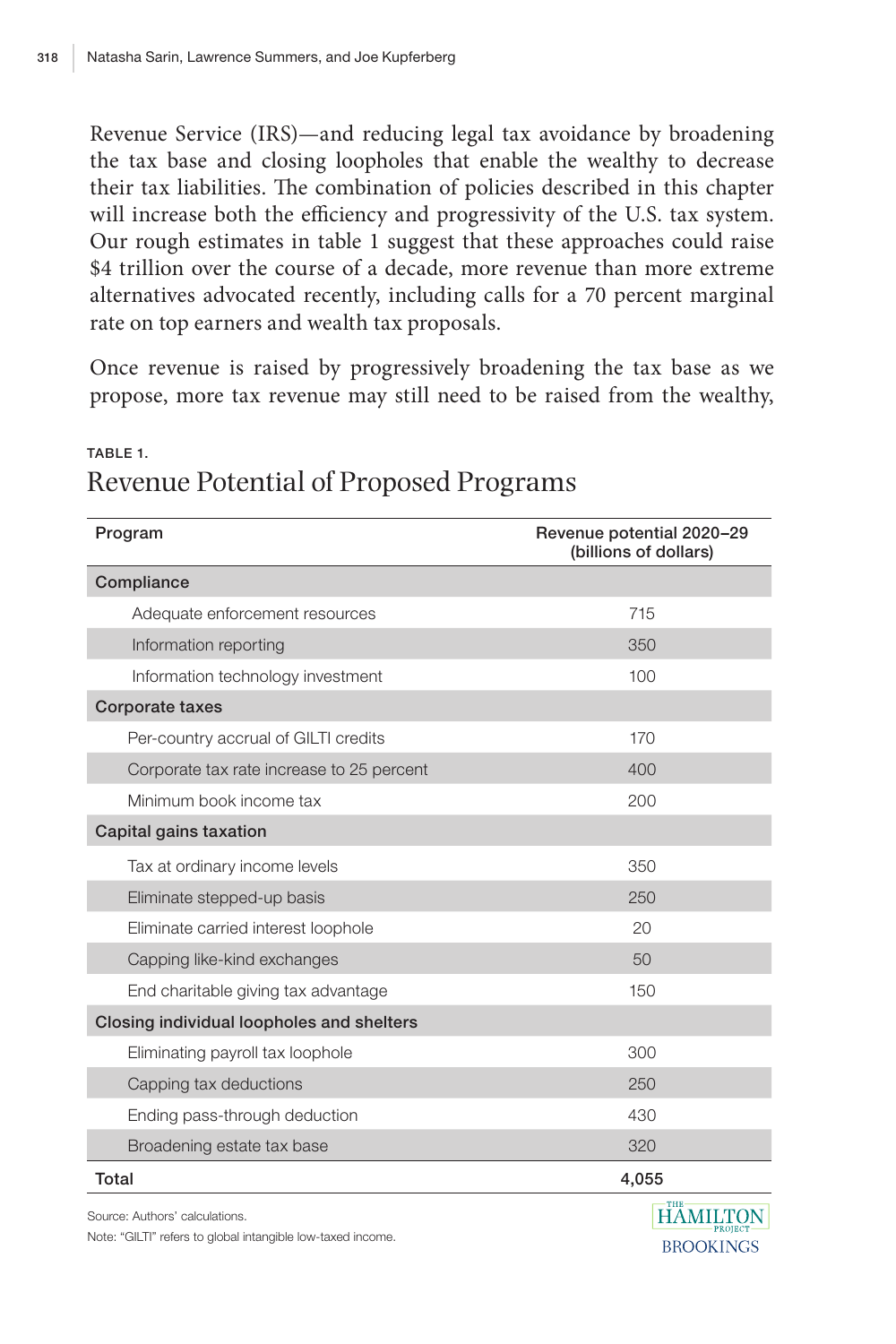requiring the consideration of alternative approaches. However, we believe that our proposals are the right place to start. Practically, closing loopholes will increase the efficiency of increases in top rates, or wealth taxes, by making it more difficult for individuals and firms to shelter income from tax liability.

The remainder of this chapter proceeds as follows. In the first section, we try to estimate what a progressive tax reform can reasonably expect to collect from those at the very top. We base this exercise on effective tax rates paid by the rich and large corporations, today and historically. In the second section, we discuss the substantial magnitude of the tax gap, propose means of shrinking it, and illustrate that an increased focus on tax compliance is a substantially progressive reform. Next, we make the case for other progressive base broadeners, including closing corporate and individual tax shelters, overhauling capital gains taxation, and capping tax deductions for the wealthy. We then compare our approaches to more radical alternatives, like wealth taxation, before concluding the chapter.

# How Much Can Be Raised from Those at the Top?

In recent months, progressives have debated how best to raise tax revenue from high-income individuals to fund necessary government expenditure and investment (Batchelder and Kamin 2019; Saez and Zucman 2019a; Sarin and Summers 2019). A first-order question is how much can be collected by tax reform focused on raising revenue from those at the very top.

In 2017, the total adjusted gross income (AGI) of those in the top 1 percent (making \$500,000 or more annually) was \$2.3 trillion. Total tax collection from this group—through federal income taxes, state and local taxes, and payroll taxes—was \$790 billion.<sup>1</sup> This constitutes an effective tax rate of 34 percent, with \$1.5 trillion in AGI that remains untaxed.

Auten and Splinter (2019) provide historical data on average effective tax rates by fractile from 1960 to 2015.<sup>2</sup> The Auten and Splinter series sheds light on the important difference between maximum marginal tax rates and effective tax rates historically. Top marginal federal income tax rates peaked at 91 percent in 1960, when the effective income tax rate was under 20 percent. Including other tax categories—like payroll and state and local taxes—the maximum effective tax rate on the top 1 percent was 47.4 percent in 2000. Raising the effective tax rate on the top 1 percent from its current 34 percent by 13.4 percentage points to return to this peak would result in an additional \$4.3 trillion in tax collection between 2020 and 2029, as shown in table 2. Similarly, raising the tax rate on those making \$1 million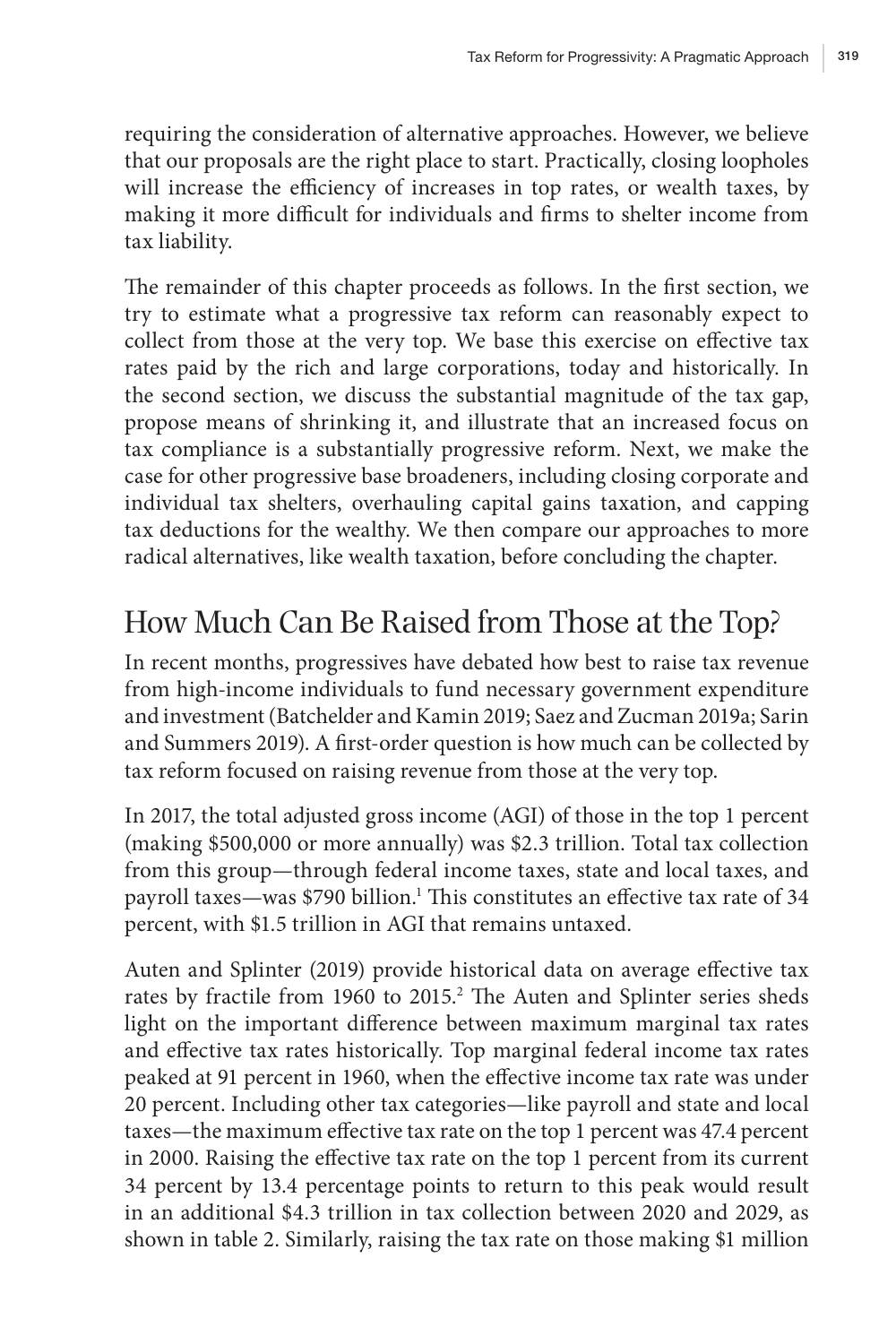or more annually from the 2017 level (36 percent) to the historical peak (49 percent) would increase taxes collected from this group by \$3 trillion from 2020–29.

Increasing corporate income tax liability is another progressive means of raising revenue. In 2017, corporations made \$1.4 trillion in taxable income, of which \$340 billion was collected through income taxation (a 24 percent effective tax rate after accounting for corporate tax credits). Since then, the Tax Cuts and Jobs Act of 2017 (TCJA) decreased the corporate tax rate from 35 percent to 21 percent, and corporate tax revenue fell by 0.5 percent of GDP (Office of Management and Budget 2019). The Congressional Budget Office (CBO) estimates that a 1 percentage point increase in the corporate tax rate would raise almost \$100 billion in a decade (CBO 2018). Extrapolating from this estimate suggests that returning to the 35 percent corporate tax rate would raise \$1.4 trillion in additional revenue over a decade. To validate this revenue estimate, note that in 2018 U.S. corporations paid \$90 billion less in taxes than they had in 2017 (IRS 2018a). Adjusting for growth and inflation, an extra \$90 billion in 2018 would translate to an extra \$1.16 trillion between 2020 and 2029.

#### TABLE 2.

Revenue-Raising Potential of Increases in Individual Tax Rates, by Income Category (in Billions of Dollars)

|                                             | Income category   |                     |                     |                      |
|---------------------------------------------|-------------------|---------------------|---------------------|----------------------|
|                                             | Over<br>\$500,000 | Over \$1<br>million | Over \$5<br>million | Over \$10<br>million |
| Total adjusted gross income                 | \$2,339           | \$1,659             | \$848               | \$632                |
| Total taxes                                 | \$791             | \$596               | \$292               | \$213                |
| Total after-tax income                      | \$1.548           | \$1,063             | \$556               | \$419                |
| Auten-Splinter maximum<br>rate <sup>a</sup> | 47.4%             | 49.2%               | 52.8%               | 54.1%                |
| Extra revenue in 2017 if<br>maximum rate    | \$317             | \$219               | \$156               | \$129                |
| Extra revenue in 2020-29 if<br>maximum rate | \$4.286           | \$2,964             | \$2,100             | \$1.742              |

Source: IRS 2019b, Auten and Splinter 2019, CBO 2019.

<sup>a</sup> Auten and Splinter (2019) report the average tax rate for the top 1 percent, top 0.5 percent, top 0.1 percent, and top 0.01 percent. These do not exactly correspond to our AGI buckets, but they are fairly close. Those making \$500,000 or more annually correspond to the top 1 percent, those making \$1 million or more annually correspond to the top 0.3 percent, those making \$5 million or more annually correspond to the top 0.03 percent, and those making \$10 million or more annually correspond to the top 0.01 percent.

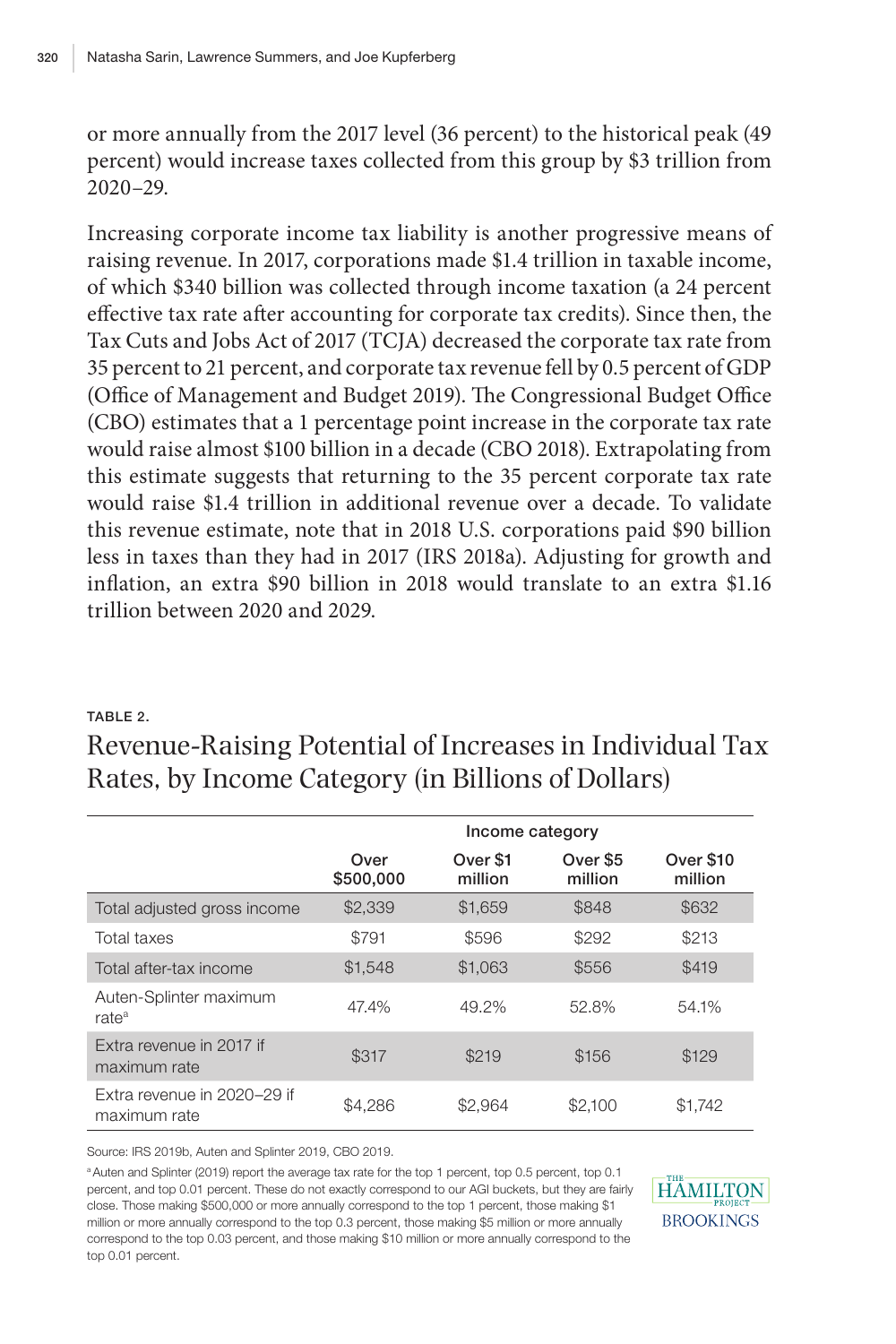We estimate that when this change in corporate tax liability is combined with a significant increase in top individual tax rates, more than \$4 trillion could be generated from increasing taxes on the individuals at the very top of the income distribution and on the corporations they own (table 3).

Returning top individual and corporate tax liability to historical peak levels would raise over 2 percent of U.S. GDP annually. By way of comparison, such an approach would increase tax collection by a larger amount (as a percentage of GDP) than any changes to the tax code enacted since 1950 (Committee for a Responsible Federal Budget 2016). The Clinton administration's 1993 tax increases were similarly focused at raising revenue from high-income earners: they increased the top income tax bracket to 39.6 percent, raised corporate taxes, and made permanent the highest estate and gift tax rates. Combined, these changes—at that time, among the largest tax increases in U.S. history—were estimated to raise 0.7 percent of GDP (Rosenbaum 1993). Raising \$4 trillion from high-income earners and corporations represents a tax hike three times as large and is at the upper edge of what we think is feasible.

In recent months, some presidential candidates have argued that the government's revenue needs can be met by even larger tax increases borne only by the very wealthy. Senator Elizabeth Warren, for example, proposes funding progressive programs like Medicare for All and debt-free college by means of tax increases on the very top, through a broad program that includes wealth taxation, mark-to-market taxation of capital gains, an increase in top tax rates, and payroll tax hikes. The cumulative result of these changes would be confiscatory: tax rates over 100 percent on those

#### TABLE 3.

Revenue Raised in 2020–29 from Returning Income Tax Rates to Historical Levels

| Tax source                                                                          | Revenue (trillions)                       |
|-------------------------------------------------------------------------------------|-------------------------------------------|
| Individual                                                                          |                                           |
| Tax hikes for those making \$1 million or more, or                                  | \$3.0                                     |
| Tax hikes for those making \$500,000 or more                                        | \$4.3                                     |
| Corporate                                                                           | \$1.2                                     |
| Total                                                                               | $$4.2 - 5.5$                              |
| Source: Authors' calculations: IRS 2018a, 2019b: Auten and Splinter 2019: CBO 2019. | THE<br><b>PROJECT</b><br><b>BROOKINGS</b> |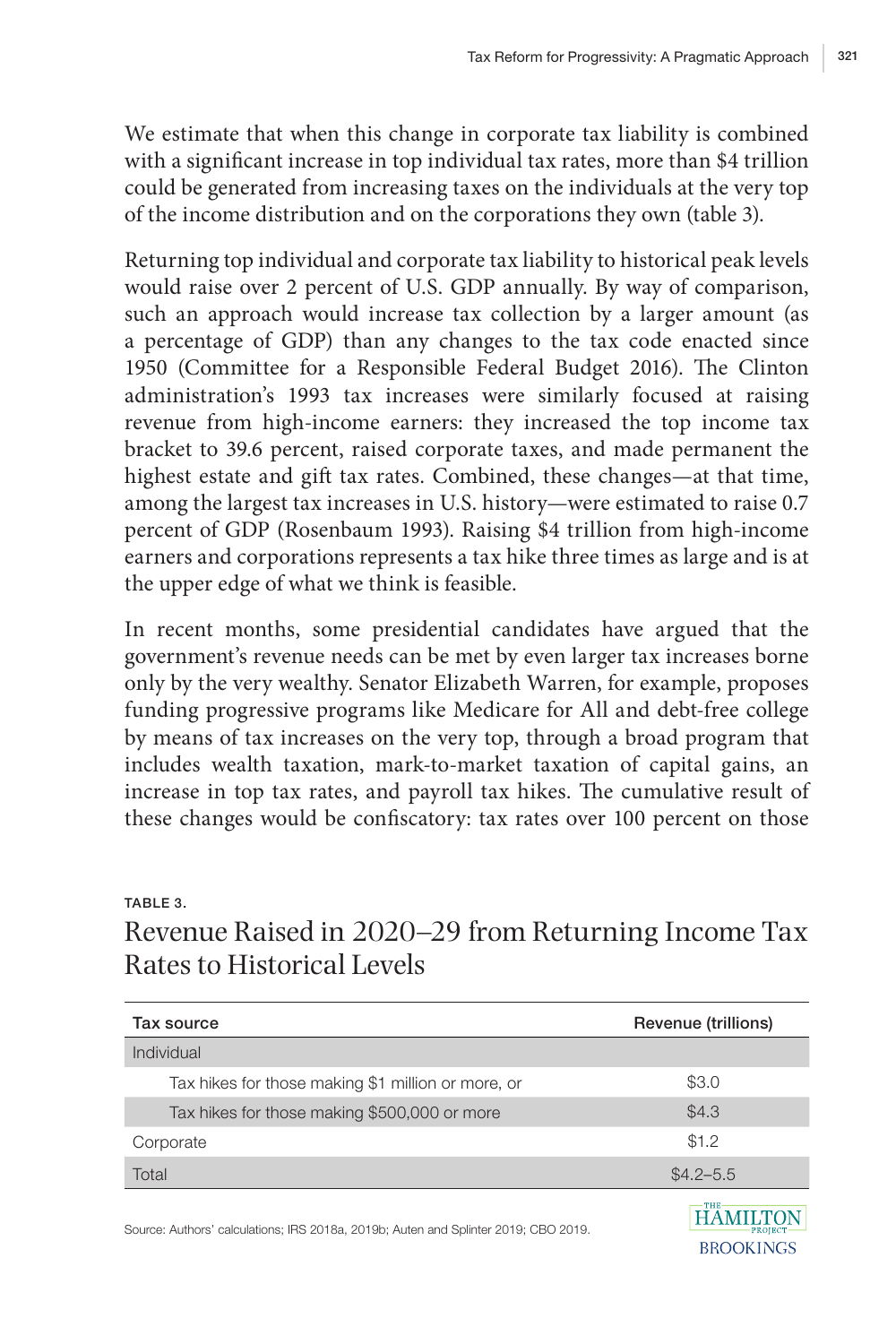at the top of the wealth distribution (Rubin 2019; Stankiewicz 2019). Even a main academic proponent of the Warren proposals concedes that their impact would place them on the wrong side of the Laffer curve (Frank 2019; Saez and Zucman 2019b), that is, a lower tax rate might actually raise more revenue than the rate proposed.

Our estimates show that returning top individual income tax and corporate tax rates to their historical peak would generate between \$4.2 trillion and \$5.5 trillion in a decade, depending on what share of high earners see tax increases. Senator Warren's campaign estimates that the proposed tax changes to be borne by this group will raise \$13.2 trillion in a decade, more than twice as much. This would represent a tax increase nearly 10 times as large as the Clinton-era reforms and the Obama administration's tax proposals pursued in this vein, which at the time were not successfully legislated. In light of historical experience, it seems unlikely to expect to generate this much revenue from tax increases on the top alone.

The base-broadening approaches proposed in the next two sections of this chapter meet a stringent test: they make the tax code more efficient and raise substantial revenue in a very progressive way. But our revenue estimates are less optimistic and involve taxing a broader swath of the population than other approaches that have been advocated.

# Investing in Compliance to Create a More Progressive Tax System

The IRS estimates that between 2011 and 2013, it failed to collect more than \$380 billion in taxes per year—across all filing categories (individual income tax, corporate income tax, self-employment tax, estate tax, and excise tax).<sup>3</sup> Extrapolating this estimate to the present to allow for inflation and income growth, we find that in 2020 the IRS will fail to collect more than \$630 billion, or nearly 15 percent of total tax liabilities. Figure 1 shows that the tax gap will total an estimated \$7.5 trillion between 2020 and 2029. (See figure 2 for noncompliance rates by filing category.) Shrinking the tax gap by 15 percent would generate over \$1 trillion in revenue in the next decade.

It is hard to imagine a more equitable tax proposal than substantial investment in compliance to make sure that individuals and firms pay the taxes they owe. Distortions are also limited because these efforts will not add new taxes to an already overly complex and sprawling Internal Revenue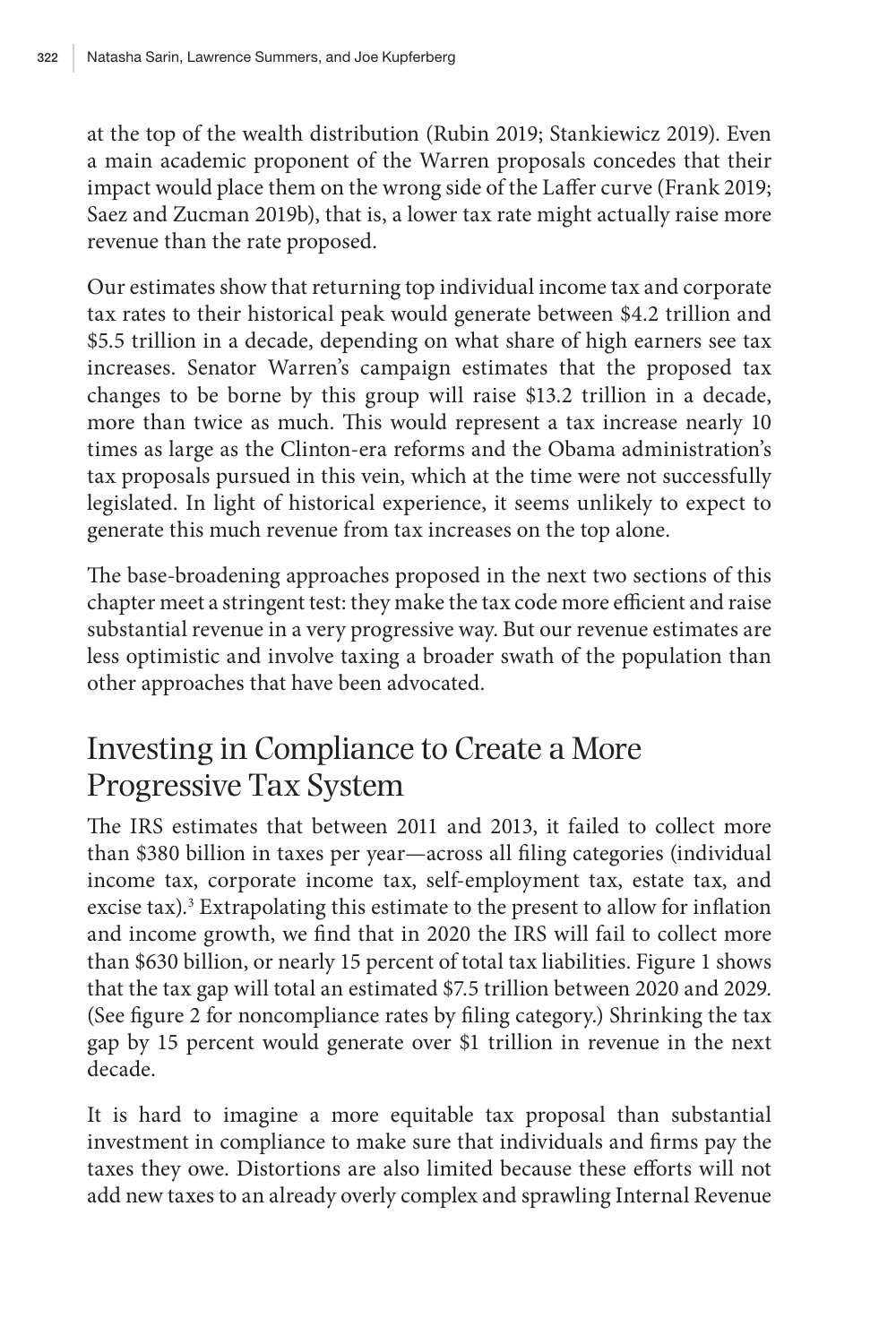

### FIGURE 1. Projected Tax Gap in 2020–29 by Filing Category

Source: Sarin and Summers 2019b; IRS 2019a.

Note: The employment tax gap includes both underpaid employment and self-employment taxes. To compute the tax gap for 2020–29, we first take the share of the gross tax gap for which the IRS reports each filing category was responsible in 2012. We apply those shares to our estimate of the overall net tax gap for 2020–29.



### FIGURE 2. Average Noncompliance Rate by Filing Category, 2011–13



Source: Sarin and Summers 2019b; IRS 2019a.

Note: The employment tax gap includes both underpaid employment and self-employment taxes. To compute the tax gap for 2020–29, we first take the share of the gross tax gap for which the IRS reports each filing category was responsible between 2011 and 2013. We apply these shares to our estimate of the overall net tax gap for 2020–29.

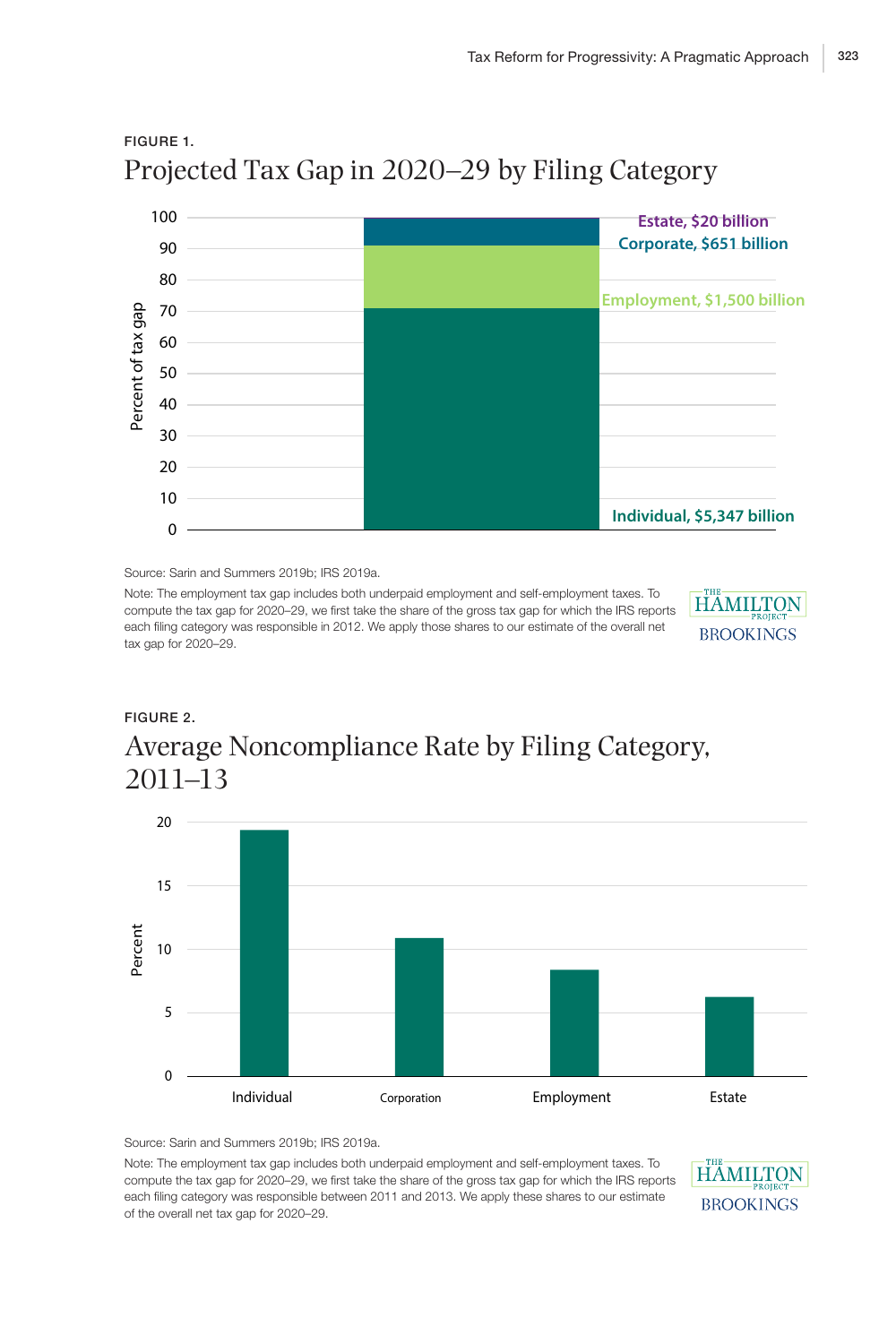FIGURE 3.

Code. Beyond being efficient and fair, these investments will also create a more progressive tax system.

Consideration of individual income tax filers illustrates this point clearly. Tax compliance decreases with wealth, because the categories of income that accrue to the richest Americans are the most opaque and thus least likely to be honestly reported and taxed: Over 80 percent of income that accrues to those who make under \$200,000 annually is salary and wage income, subject to both cross-party reporting and withholding requirements, with a resulting compliance rate of 99 percent. Less than 20 percent of the income that accrues to those making \$10 million or more is wage income. These high-income individuals are much more likely to report partnership income and rental income, with much higher rates of noncompliance.

While elimination of the tax gap is impossible, the magnitude of the gap is a function of the IRS's resources available to pursue and punish noncompliance. Today, these resources are at historic lows, as shown in figures 3 and 4. In the last decade, the IRS budget has declined (in real terms) by 15 percent (35 percent if measured as a share of collections reinvested into the IRS). This substantial decline is the consequence of a sustained attack on the IRS by special interest groups who benefit from a lax tax regime. The result is large direct revenue losses: as the rate of individual and corporate audits fell by half, additional tax revenue generated by these examinations fell by the same proportion.



### Percentage Change Relative to 2011 in Real IRS Budget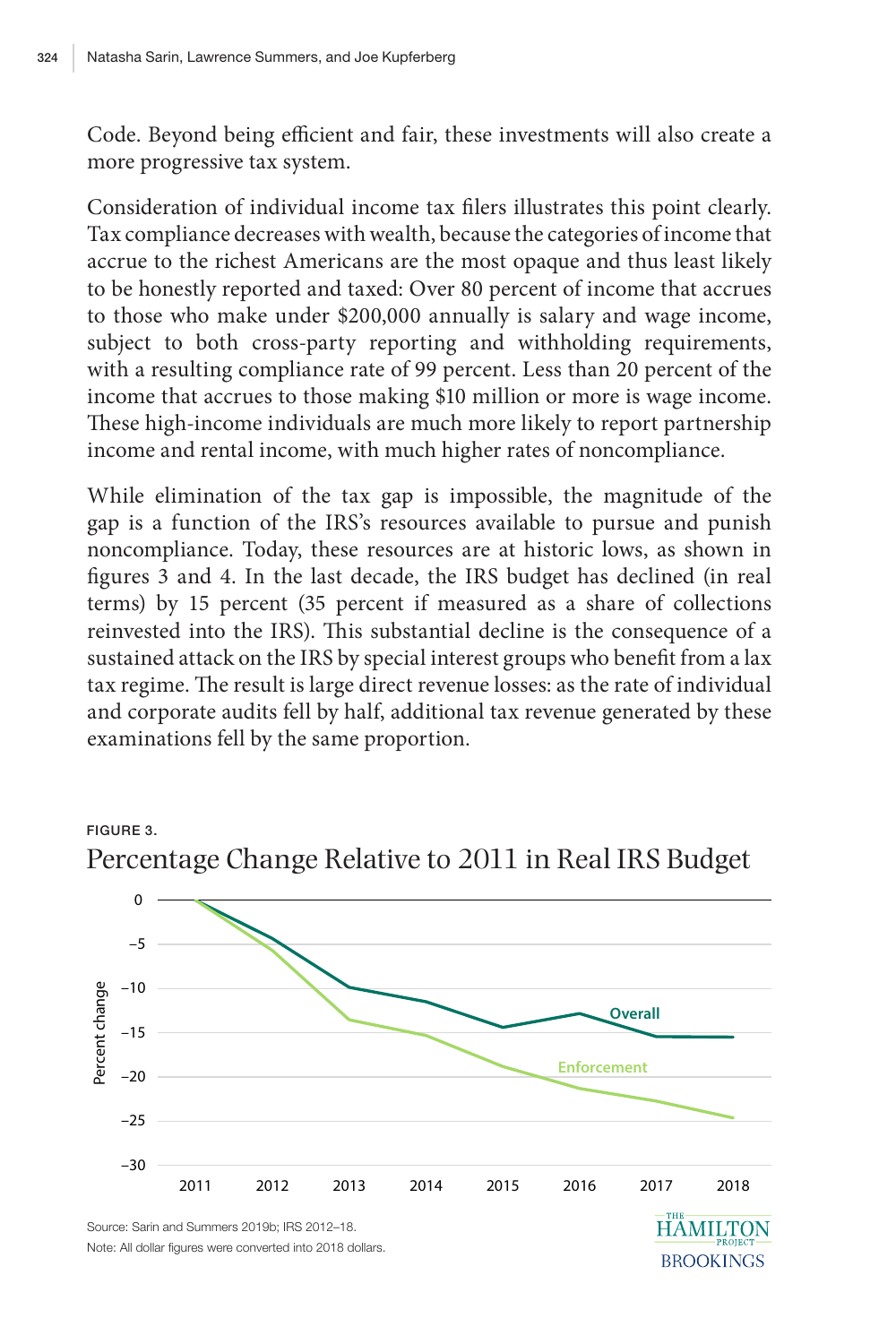#### FIGURE 4.





Returning the IRS budget to past levels would, we believe, pay for itself many times over. By focusing these additional resources on collecting owed but unpaid taxes from high-income individuals, such investment would likely shrink the tax gap by around 15 percent (table 4).

Our compliance proposals focus on three main areas: increasing examination resources, investing in technology infrastructure, and encouraging more cross-party reporting to verify that income is reported accurately and tax liabilities are appropriately assessed.

#### INCREASE AND BETTER TARGET AUDIT EFFORTS

Our proposal involves both increasing the number of examinations—across filing categories—and focusing limited resources on audits that are most likely to generate substantial revenue: those of high-wealth individuals. The IRS enforcement budget has dropped by a quarter in real terms since the financial crisis, and as a result, the IRS today has fewer auditors than at any point since World War II. Tax enforcement efforts today are at their lowest level of the last four decades, despite the responsibilities of the IRS and the growing difficulty of ensuring tax compliance (Rubin 2020). See figures 5 and 6 for details.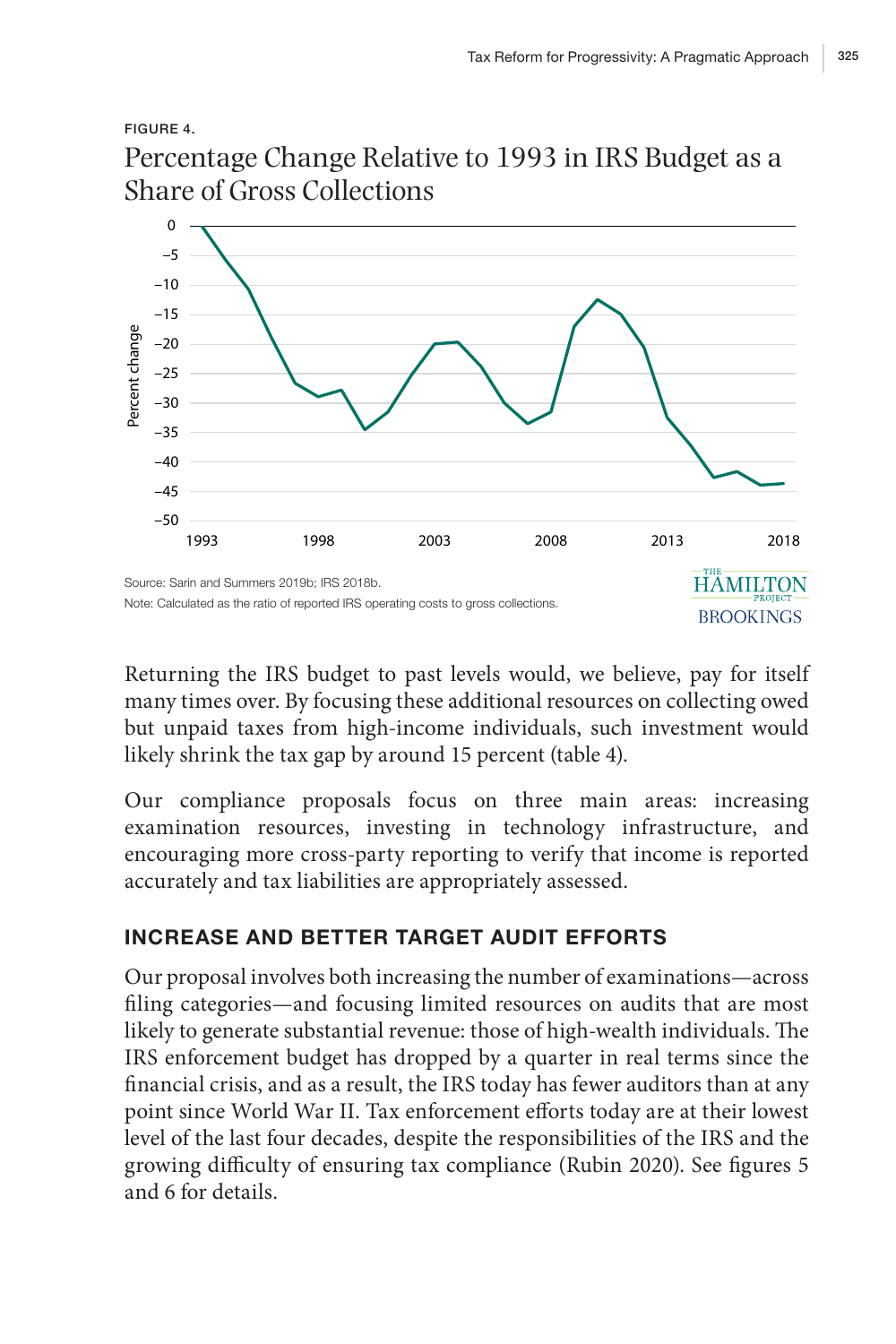### TABLE 4. Summary of Revenue-Raising Potential of Compliance Efforts

| Tax gap                                   | \$7.5 trillion             |
|-------------------------------------------|----------------------------|
| Approaches to shrink tax gap              |                            |
| Enhanced enforcement resources            | \$715 billion              |
| Improved information reporting            | \$350 billion              |
| Information technology investment         | \$100 billion              |
| Approximate total revenue raised          | \$1.15 trillion            |
| Percent decrease in tax gap, net of costs | 15%                        |
| Source: Sarin and Summers 2019b.          | $-$ THE<br>PROJEC'<br>BROC |

FIGURE 5. Percent of Returns Audited by Filing Category 1.8



Source: Sarin and Summers 2019b; IRS 2011–18a.

**HAMILTON BROOKINGS**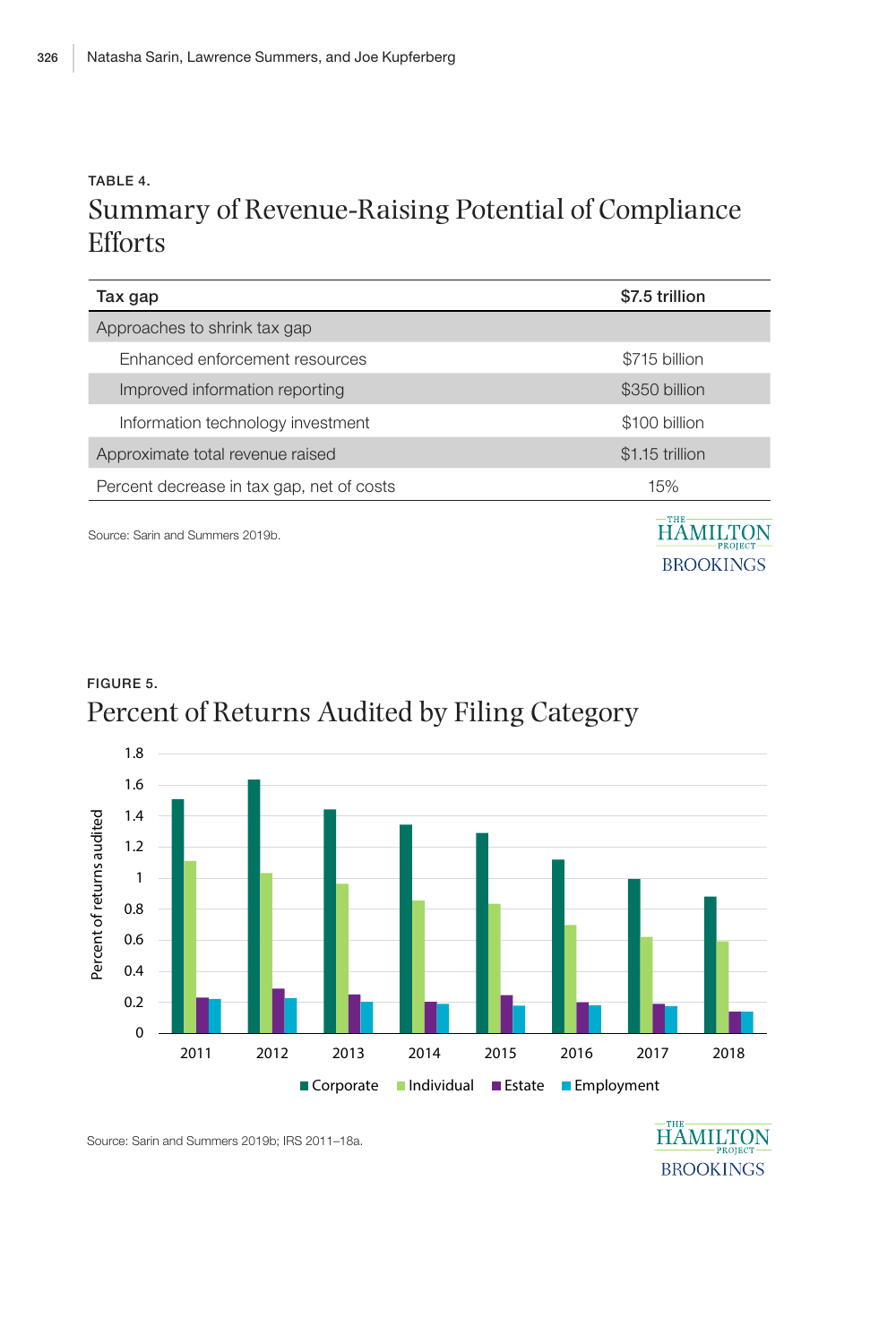The decrease in enforcement expenditure means that the likelihood of an individual return being audited has fallen by 50 percent in the last decade. And the share of millionaires audited has decreased from over 12 percent to around 3 percent. Individual audit rates have dropped for the last eight consecutive years, and the IRS reported that audit rates fell by over 20 percent in fiscal year 2019 alone (Rubin 2020). It is challenging to estimate how significantly this impacts tax collection, but it is telling that, as the share of millionaire audits declined by around 75 percent over this period, the additional taxes collected, following examinations of this group decreased by a similar amount.

In related work, we estimate the returns to a substantial investment in IRS resources (Sarin and Summers 2019). Had the IRS been able to conduct audits in 2018 at 2011 rates, it would have conducted nearly 800,000 more individual audits, nearly doubling actual 2018 audit rates; nearly 12,000 more corporate audits, increasing audit rates by around 66 percent;<sup>4</sup> more than 3,200 more estate tax returns, more than doubling estate tax examinations; and nearly 25,000 more employment tax returns, almost doubling employment audits (Sarin and Summers 2019). The increase in revenue from these additional examinations would have totaled nearly \$30 billion (\$360 billion in a decade).

### FIGURE 6. Percentage Change Relative to 2010 in Audits and Additional Tax Liability Imposed



Source: Sarin and Summers 2019b; IRS 2011–18a. **HAMILTON** Note: Yearly tax liability were converted to 2018 dollars. Estimates consist of additional tax liability imposed post-examination but do not include civil penalties assessed to tax evaders. **BROOKINGS**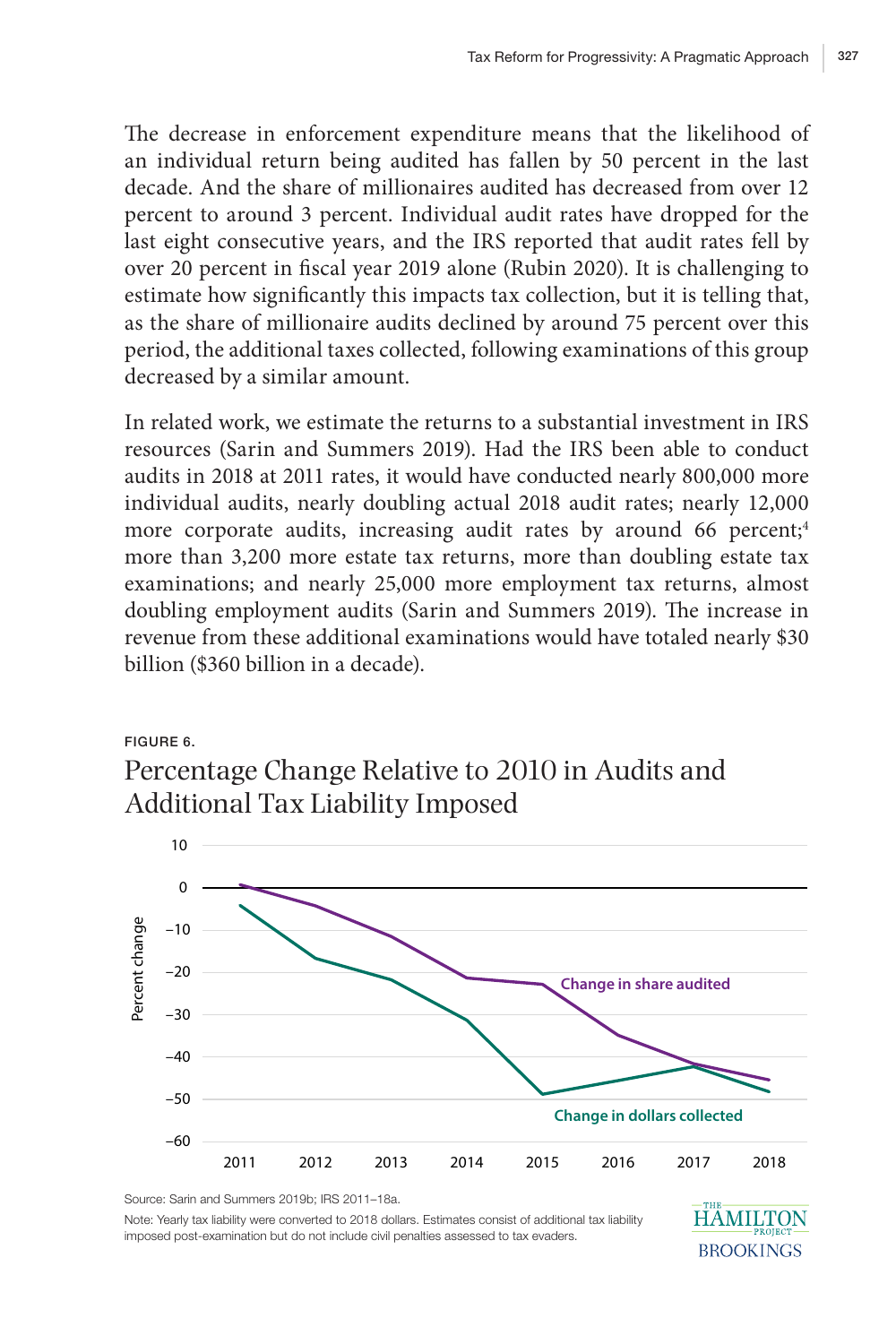### FIGURE 7. Audit Rates for Those Earning \$500,000 or More vs. Earned Income Tax Credit Recipients



Investment in examinations could be made even more progressive by targeting the enforcement resources on high-wealth returns. Tilting audit resources toward the wealthy would be more efficient in addition to being more progressive: An extra hour spent auditing an individual filer who earns \$200,000 annually generates only around \$600. An extra hour spent auditing someone who makes \$5 million or more a year generates nearly \$4,500 (George 2019). From an efficiency perspective, it is hard to justify why individuals who receive the Earned Income Tax Credit are as likely to have their filings audited as those who make \$500,000 or more annually (figure 7).

Our estimation suggests that by holding audit rates fixed for individuals who make \$200,000 or less annually and instead focusing new enforcement resources on the examination primarily of high-income individual filers, corporations, and estate tax filers, it would be possible to increase the revenue raised from greater compliance resources to around \$715 billion in a decade. This amount is perhaps an overestimate because our extrapolation ignores the fact that the average revenue generated from highincome audits is higher than the marginal revenue that would be generated from an additional audit. However, our estimate also ignores the indirect revenue generation that accrues from greater investment in tax compliance deterring errant filings, which according to U.S. Treasury estimates can be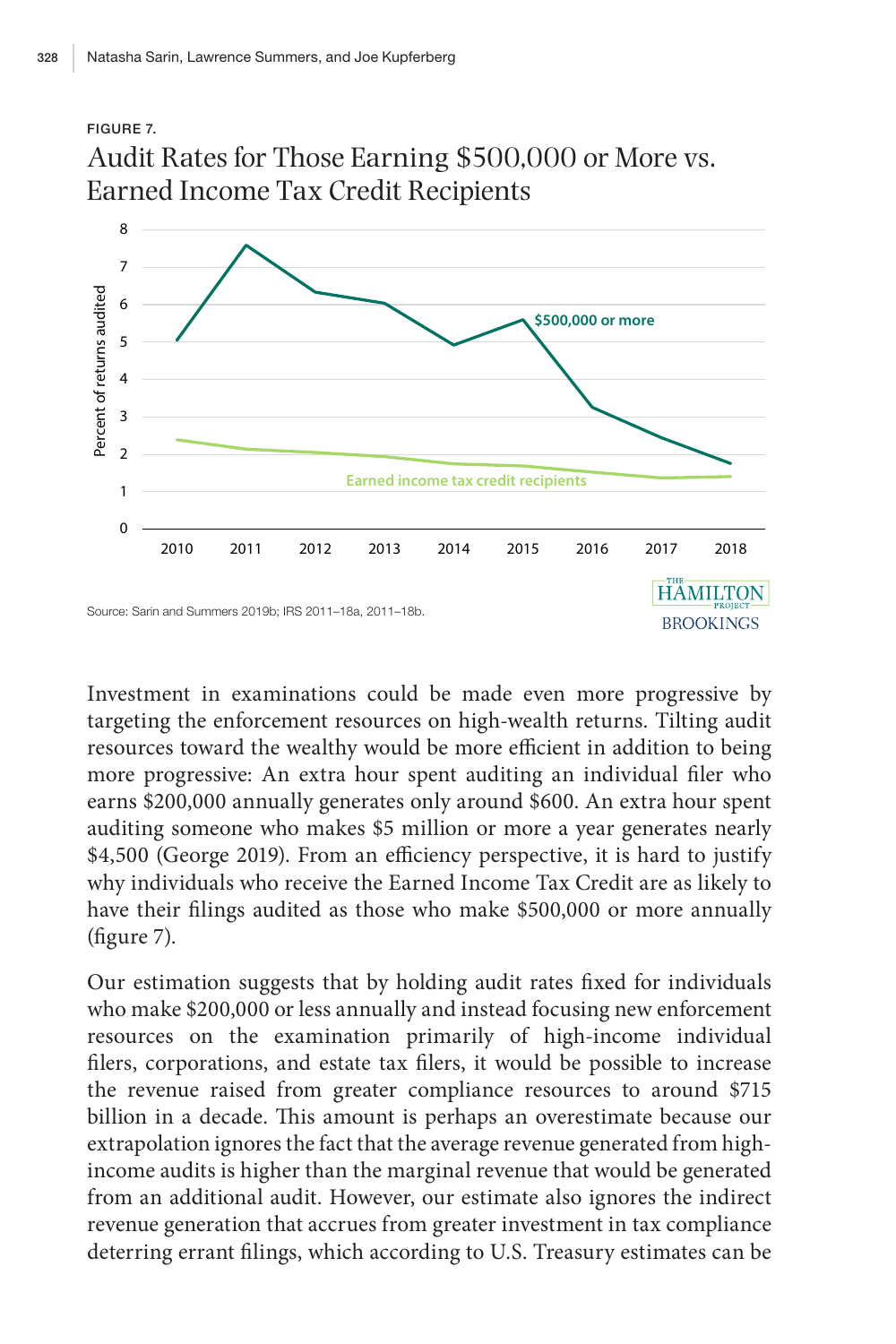more than three times the size of the direct benefits that are our focus (U.S. Department of the Treasury 2018a).

#### HOW PROGRESSIVE ARE TAX GAP EFFORTS?

These estimates of returns to a progressive increase in examination levels may well be optimistic, and proper scoring by professional scorekeepers is imperative. Several points are worth highlighting. First, to estimate the returns on additional audits of high-income individuals, we rely on IRS data that provide net misreporting percentages for different income types. Wage and salary income is essentially perfectly reported (net misreporting percentage of 1 percent), whereas more opaque categories like capital gains (net misreporting percentage of 23 percent) and proprietorship income (net misreporting percentage of 55 percent) are less likely to be reported properly. We use these averages to calculate net misreporting percentages by income category for individuals at different categories of AGI, based on their income shares in different categories. Based on this approach, net misreporting rates are more than 5 times as high for those who make \$10 million or more annually as they are for those who make under \$200,000 (table 5). These estimates suggest that a substantial portion of noncompliance accrues from those who are in the top 1 percent of the income distribution, suggesting that efforts to curb noncompliance will be borne primarily by top earners and thus these efforts will be progressive.

Our estimates suggest that tax gap reduction efforts are borne primarily by the wealthy because their income accrues less in wage and salary income and more in opaque categories with high misreporting percentages.

| <b>AGI category</b>         | Average share underreporting (percent) |
|-----------------------------|----------------------------------------|
| Less than \$200,000         | 2.6                                    |
| \$200,000 to \$500,000      | 4.5                                    |
| \$500,000 to \$1 million    | 6.7                                    |
| \$1 million to \$5 million  | 9.1                                    |
| \$5 million to \$10 million | 11.1                                   |
| \$10 million or more        | 13.9                                   |

**HÄMILTON BROOKINGS** 

#### TABLE 5. Average Underreporting Percentage by AGI Category

Source: Sarin and Summers 2019b, IRS 2019a, and authors' calculations.

Note: For each AGI bracket, the average share underreporting is calculated as the average of misreporting percentages by income category weighted by the share of income that the income category represents for that AGI bracket.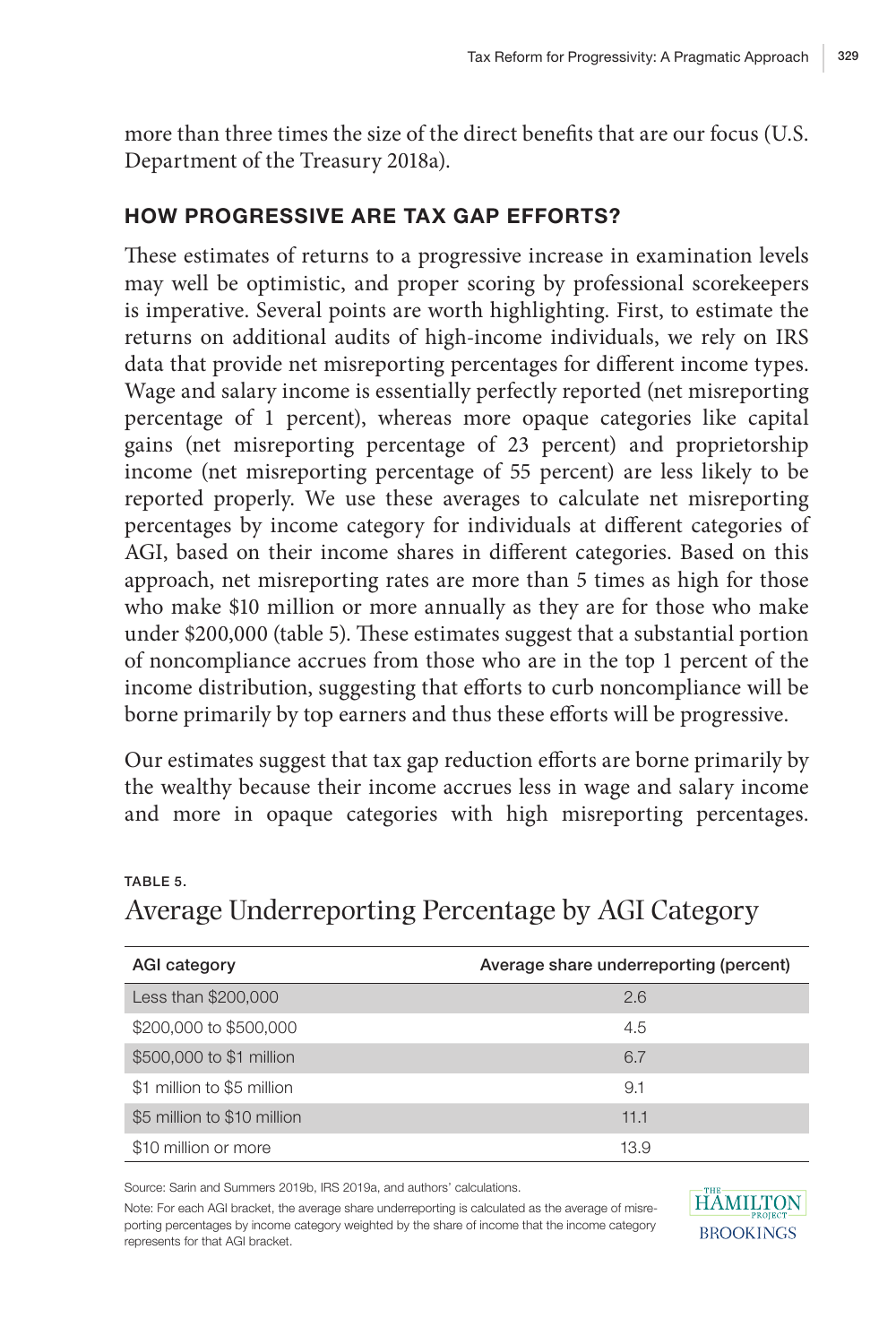However, we fail to account for differences in misreporting rates *within income type* that may differ by income category.

Johns and Slemrod (2010) study the distribution of tax noncompliance based on an audit study of the individual income tax gap performed in 2001. They find that for opaque categories of income—like Schedule C business income, partnership income, and capital gains—noncompliance rates peak between the 90th and 99th percentiles of the income distribution, before falling for the top 1 percent of earners. The overall trend they document is that for each income category, misreporting rises with income level, peaking in a high *but not the highest* income group. There are reasons to be skeptical of this conclusion. First, this audit study was based on 2001 tax returns, and composition of the tax gap has shifted significantly since then. For one, misreporting rates for capital gains have doubled in this period. It is not obvious how this change in composition impacts the misreporting rates by income level that Johns and Slemrod estimated. Second, it is possible that the audit study methodology is not well tailored to capturing misreporting by the highest income earners, which implies that underreporting at the top is higher than estimated.<sup>5</sup>

In prior work, we extrapolate from the overall net misreporting rates in table 5 to estimate that 70 percent of the tax gap accrues to the top 1 percent (Sarin and Summers 2019). Those estimates suggest that in 2001 the top 1 percent accounted for nearly 30 percent of the tax gap (expanding to the top 5 percent of earners brings the estimate to 70 percent of the tax gap). The Johns and Slemrod approach suggests that the share of the tax gap that accrues to the top 1 percent is around half this, and that 70 percent is a better estimate for the share accruing to the top 5 percent.

It is impossible to know with precision what the distribution of noncompliance is. However, the suggested reforms focus on increasing the tax compliance of high-income earners by increasing audit rates primarily for millionaires, corporations owned primarily by these individuals, and their estates. As such, the additional income generated from the greater tax enforcement efforts outlined would likely accrue from the top 1 percent of earners.

#### INVEST IN INFORMATION TECHNOLOGY

Beyond examinations, the outdated IRS technology offers substantial scope for a useful overhaul that will enable the IRS to better detect and address errant returns and will decrease costs of compliance efforts such as field audits. A few facts illustrate the extent to which the IRS has underinvested in technology: In 2018 the IRS spent only \$2.5 billion on new information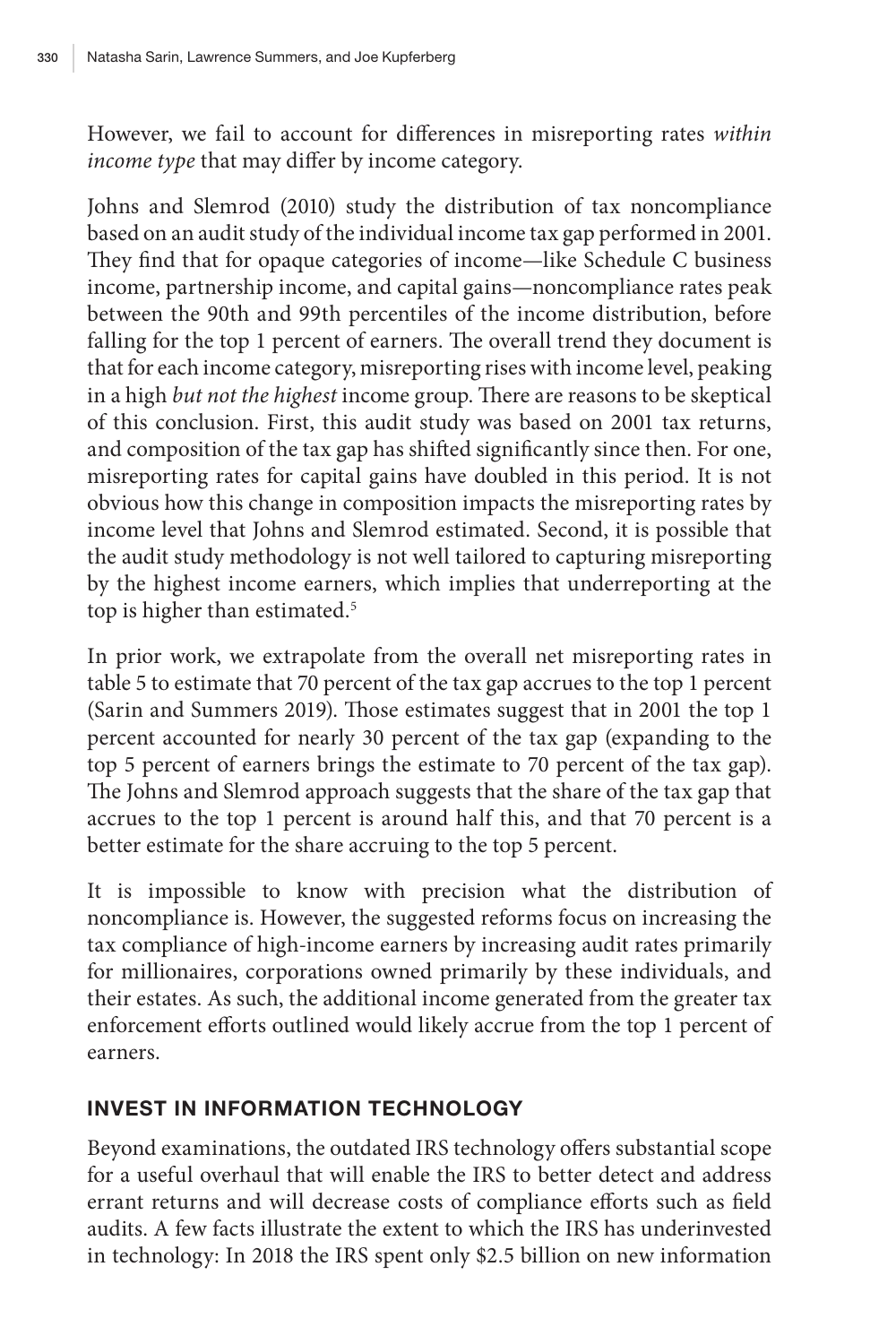technology investments. That number seems large until we compare it to Bank of America's outlays, which were around \$16 billion—despite the company serving only 25 percent of American households (Sarin and Summers 2019).

One may believe that the IRS does not need substantial new technological investment because it has already developed state-of-the-art technology to address noncompliance. The magnitude of the tax gap suggests this is unlikely. Consider the following illustration of the deficiencies of the IRS's system: 97 percent of individual income tax filers receive at least one "information return" that contains information that can be used to identify misreported income. However, in 2010 (the last time these data were made available), the IRS identified five times as many mismatches as it was able to successfully resolve.6 According to the U.S. Government Accountability Office (GAO), the IRS file systems date to 1960 and are among the oldest in the federal government (GAO 2018a), and the most recent Taxpayer Advocate report speculates that without an overhaul, there are "limitations on the functionality of a 60-year-old infrastructure, and at some point, the entire edifice is likely to collapse" (Office of the Taxpayer Advocate 2018, 351).

The IRS understands the substantial revenue benefits of investments in technology and has campaigned for additional resources that have allowed it to pilot programs that hint at the benefits of a technological overhaul. One success story is the return review program, which automates analysis of returns to prevent the issuance of invalid refunds. In 2017, this program saved the IRS \$4.4 billion and cost only \$90 million (GAO 2018b, U.S. Department of the Treasury 2018b). Greater investment in this and similar efforts have substantial potential to raise additional tax revenue in a progressive manner.

#### INCREASE INFORMATION REPORTING REQUIREMENTS

Better technology to help address discrepancies through information returns solves only a piece of the puzzle. Many income categories are subject to little or no cross-party reporting, which means there is no way to check the accuracy of these returns against information reported from another source. Unsurprisingly, income subject to little reporting—like proprietorship income and rental income—is also the category of income where compliance rates are lowest: 45 percent at last estimate. Increasing the visibility of more opaque sources of income is likely to raise substantial revenue. Like our other proposals in the compliance arena, this too is a progressive reform, because opaque income accrues primarily to individuals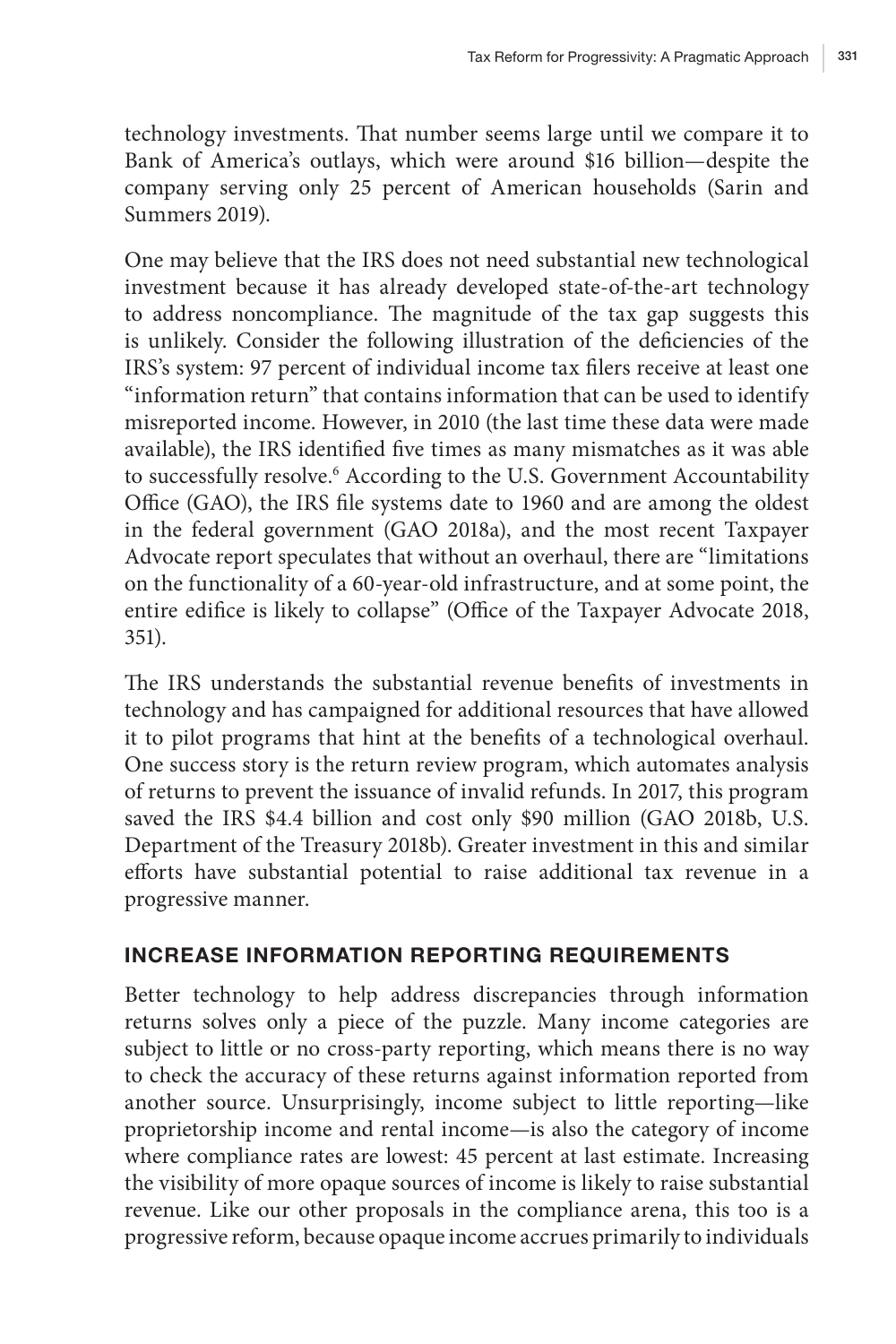at the tail end of the income distribution: less than 4 percent of individuals who make \$200,000 or less a year report any rental or royalty income on their tax returns; over 40 percent of those who make \$5 million or more annually do. In related work, we estimate that an increase in information reporting could generate \$350 billion in additional revenue in a decade (Sarin and Summers 2019).

Increasing information reporting is generally regarded as an effective way to increase tax compliance. The GAO and the IRS suggest that reporting requirements are among the "few means of sizably increasing the compliance rate" (Herndon 2019, 3; see also McTigue 2019). Still, there are reasons to be skeptical about the promise of increased information reporting requirements. The most recent effort on this dimension was an expansion of reporting requirements for landlords and small businesses—requiring them to file 1099 forms for all purchases of goods and services over \$600 annually. This effort was quickly repealed because of the burden imposed on small business owners, hinting at the political obstacles to successful reforms on this dimension. Without comprehensive information reporting, there is also significant room to game requirements and take advantage of holes in reporting regimes. Beginning in 2011, electronic payments received by businesses operating as sole proprietorships (e.g., credit card payments) were reported to the IRS and businesses on forms processing these payments, via Form 1099-K. This increase in information reporting made taxpayers more likely to file business income returns, and reported receipts rose by up to 24 percent (Slemrod et al. 2017). However, taxes paid did not increase by a similar magnitude, because taxpayers largely offset the increased receipts with an increase in reported expenses, with no corresponding information reporting requirements. This experience gives guidance on the appropriate design for information reporting requirements: excluding certain categories of income from information reporting will encourage income to shift into these excluded categories when reporting requirements rise. It will be important to anticipate gaming possibilities and increase information reporting across categories of income.

# Other Progressive Tax Reforms

More can be done to rein in illegal tax evasion by the wealthy and the firms they control. But there is also a compelling case to be made to restrict the legal maneuvers that fortunate individuals, with the help of skilled tax advisors, avail themselves of to lower tax liabilities. As one of us has written elsewhere, "With respect to taxation, as so much else in life, the real scandal is not the illegal things people do—it is the things that are legal" (Summers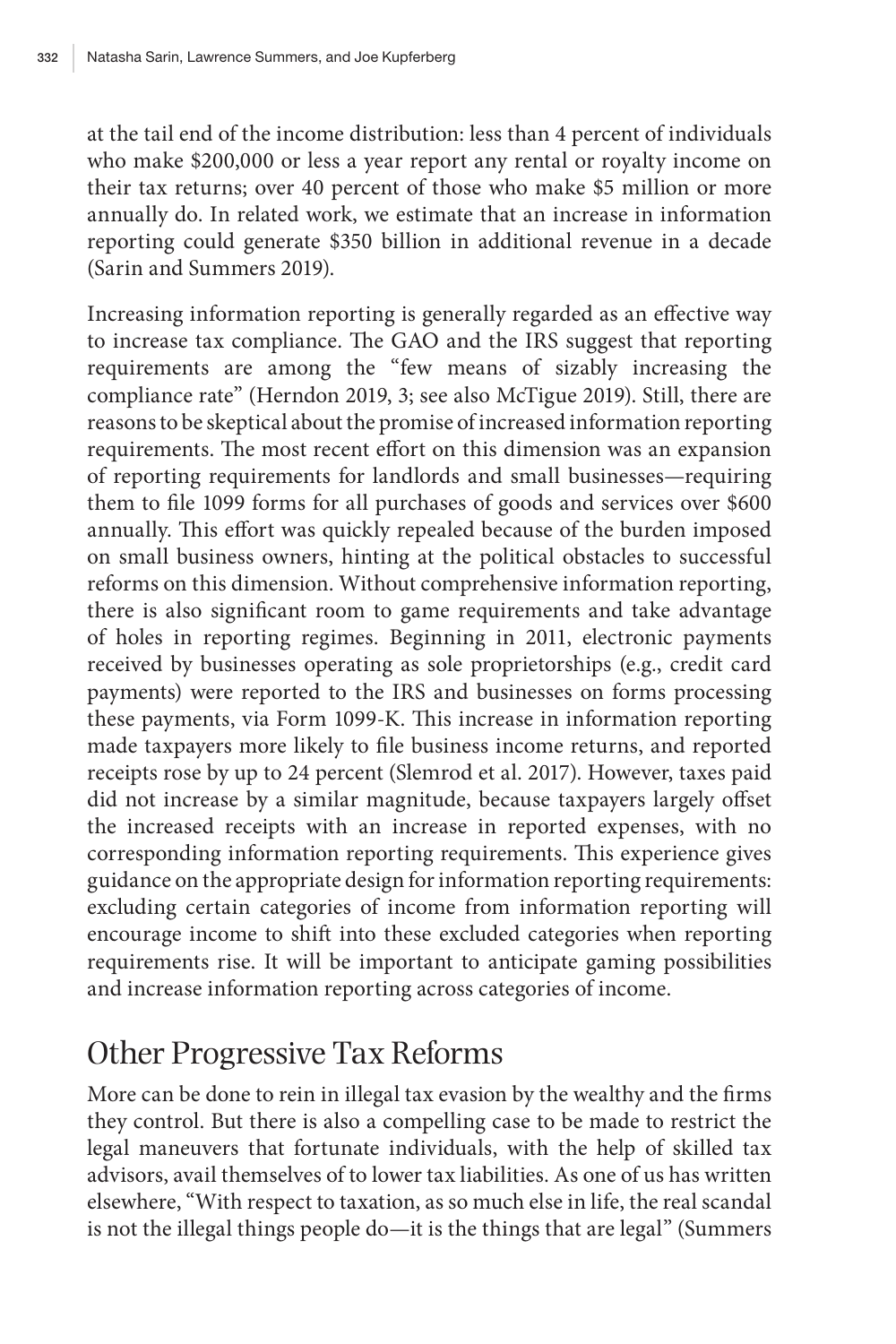2014). Here, we make the case for some base-broadening and efficiencyenhancing reforms that will decrease opportunities for legal tax avoidance.

#### CLOSING CORPORATE TAX SHELTERS

Firms shift revenues to countries with lower tax rates to avoid corporate tax liability. Economist Kimberly Clausing (2016) estimates that the cost to the United States from corporate tax base erosion is more than \$100 billion annually. Beyond revenue consequences here in the United States, the ability of firms to erode tax liability in this manner creates a destructive race to the bottom, as jurisdictions strive to attract large and mobile multinational firms by offering them the most attractive tax treatment. Corporate tax base erosion also adds to the regressivity of the tax system since empirical evidence suggests that corporate taxes accrue primarily to shareholders and not workers: the Joint Committee on Taxation and the U.S. Treasury estimate that 75 to 82 percent of the burden of the corporate tax falls on owners of capital (Cronin et al. 2013; Joint Committee on Taxation 2013).

A major tenet of the TCJA was its effort to reduce the incentives for and ability to engage in costly profit-shifting. As such, the legislation imposes a minimum tax on "global intangible low-taxed income" of foreign corporations. The basic idea is that foreign earnings are subject to a minimum tax rate of 10.5 percent (which will rise to 13.125 percent by 2025). Firms are provided tax credits for their foreign tax liabilities, but importantly, these credits accrue on a global (rather than per-country) basis. Paradoxically, the new regime incentivizes firms to locate investment in jurisdictions with both higher and lower corporate tax rates than the United States, because income can be blended from both groups of countries to decrease domestic tax liability. The result is an "America last" corporate tax regime.

Incremental changes can have a large impact: for example, transitioning to a regime where credits for corporations with investments abroad accrue on a per-country rather than a global basis will raise tax revenues by nearly \$170 billion in a decade. But more must be done. Needed reforms include more robust international cooperation to deter profit-shifting incentives, harsher penalties for firms and tax advisors who facilitate dubious sheltering, and penalties on tax havens. These reforms would have the dual benefit of encouraging the location of economic activity in the United States and discouraging the use of vast intellectual resources to design clever tax avoidance strategies.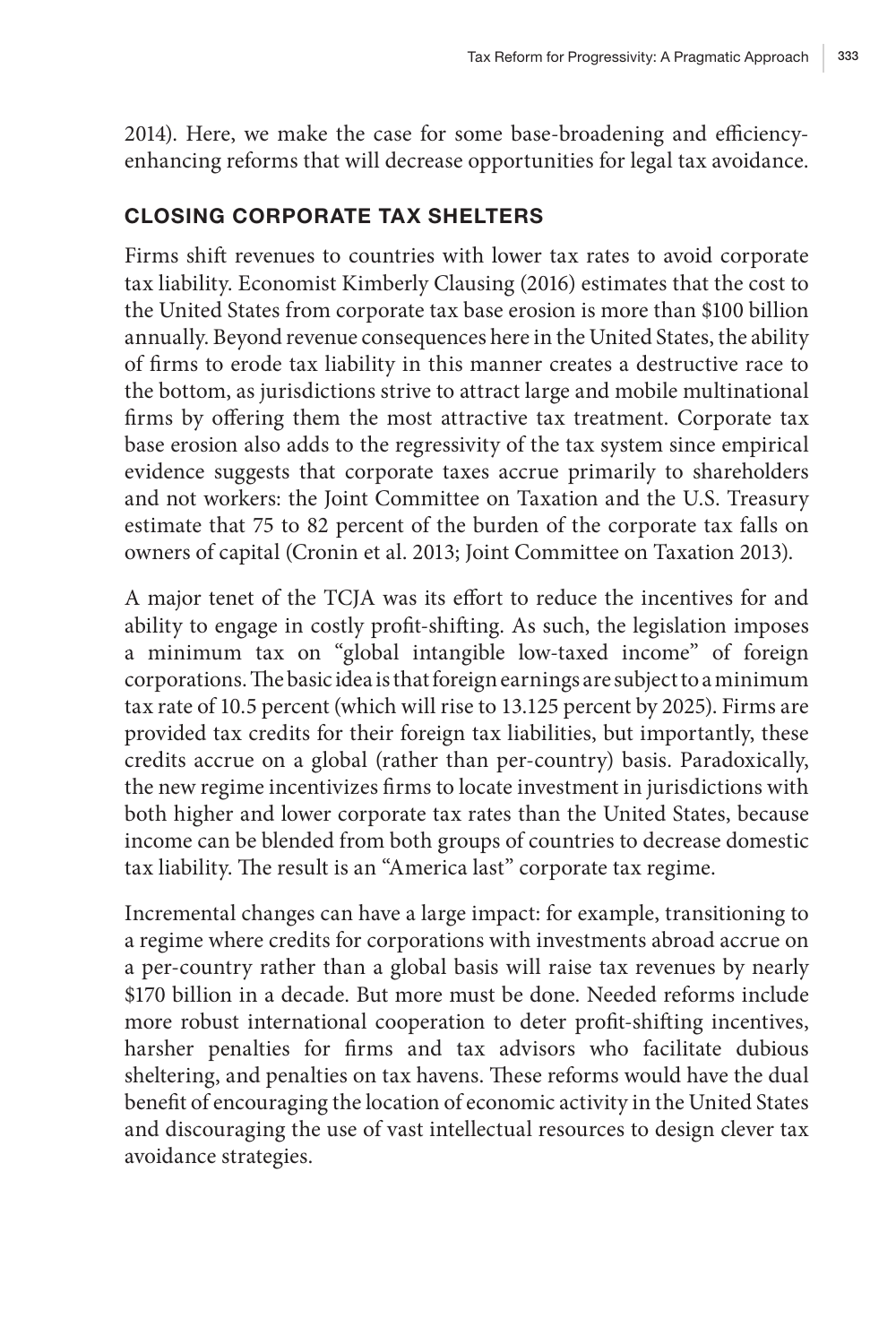#### CLOSING INDIVIDUAL TAX SHELTERS

Individuals avail themselves of a number of legal tricks to lower individual tax liabilities. Many of these moves relate to the use of corporations and partnerships as shields to lower individual tax liability. Tax gaming opportunities based on using a corporation as a tax shelter are straightforward to understand: Since top individual tax rates are high (exceeding 40 percent in some cases), it pays to recharacterize one's income. The TCJA's changes increased the incentives for gaming on this margin by lowering corporate rates substantially and increasing the incentives to characterize income as earned through ownership of a corporation, rather than accruing to an individual employee. Although earning income through a corporation imposes a cost in the form of a "double tax" when that income is distributed, individuals can shield income from double taxation in a number of ways, such as by retaining the interest until death; holding corporate shares in retirement accounts that are tax-advantaged; or making use of loopholes that enable corporate distributions without tax, like Section 1202 of the Internal Revenue Code, which excludes from taxation the gains from small business stock (Kamin et al. 2018). In a world where the IRS's ability to enforce tax compliance has been diluted by budget cuts and the incentives to game these margins have increased with the decrease in the corporate tax rate, many of these loopholes, which have long been available to taxpayers, are increasingly attractive following the 2017 TCJA.

Individuals may also choose to organize their small businesses as S corporations for tax benefit. Most American workers have wages deducted to cover the cost of entitlement programs like Social Security and Medicare. However, payroll taxes apply only to income derived from wage labor, not to business profits, so small business owners and professionals who form S corporations can avoid payroll taxes by characterizing income as business profits rather than wage income (Hanlon 2012).7 The Obama administration estimated that the gains from eliminating the payroll tax loophole alone would be around \$300 billion over a decade (U.S. Department of the Treasury 2016).

#### REFORMING CAPITAL GAINS TAXATION

Reforms to capital gains taxation have received substantial academic and political attention. The central issue identified by reformers is that the current tax regime is ill equipped to collect revenue from the very wealthy, who earn and report income differently from the rest of the population. Wages and salaries constitute less than 10 percent of the income of the top 0.001 percent, while capital gains and dividends taxed at preferential rates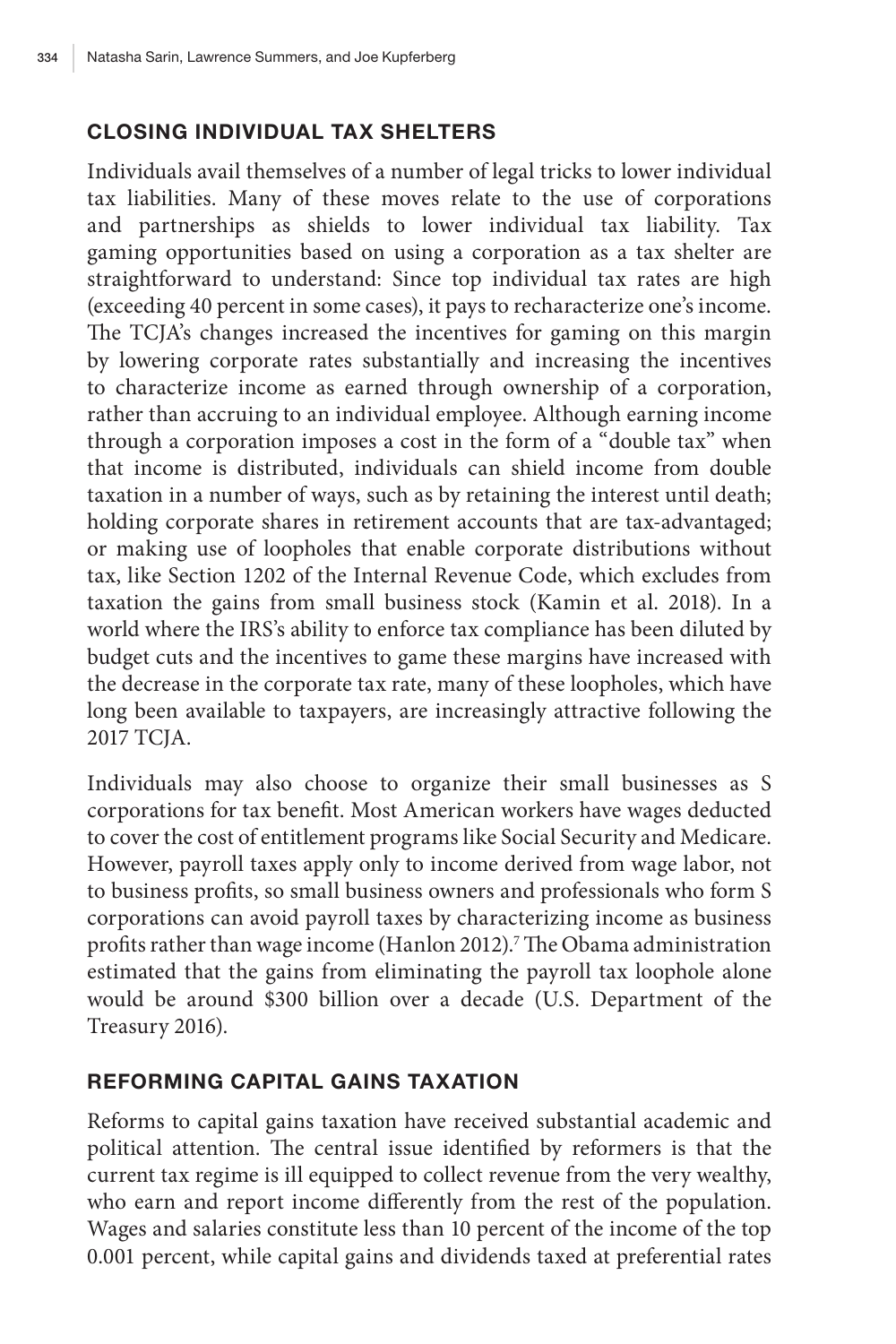make up 71 percent, with business income (oft underreported and thus undertaxed) accounting for the remainder (Batchelder and Kamin 2019).

Capital gains are taxed at preferential rates, lower than ordinary income levels. Often, capital gains escape taxation altogether. For example, gains passed to an heir receive a "step-up" in basis and are thus untaxed. Additionally, when capital gains are donated to charity, the gains are untaxed and the donor receives an income tax deduction for the fully appreciated value of the asset.

We propose an overhaul of capital gains taxation. In our system, the death of the owner of a capital asset will be a realization event for tax purposes. Thus, the rationale for mark-to-market accrual of capital gains is substantially decreased, because the government will eventually be able to collect tax revenue on all gains. Although in many instances tax collection will not occur until death, in a world where long-term interest rates are currently near zero, the present value of annual tax collection and that of an end-of-life tax are comparable. Further, our proposal is administratively much less cumbersome, requires valuation only once in life, and does not require the IRS to deal with complexities around periods of capital losses. Our proposal has five components.

#### *Taxing Capital Gains at Ordinary Income Levels*

Raising rates on capital gains and dividends to the same level as ordinary income would end the tax advantage that accrues to financial relative to labor income. But without more comprehensive changes (outlined later in this chapter), this approach is unlikely to reach its full revenue potential. The Joint Committee on Taxation and the U.S. Treasury assume that the capital gains rate that maximizes revenue is around 30 percent, because of the "lock-in" effect (Batchelder and Kamin 2019). This is because increasing the tax rate on capital gains would influence investment decisions and encourage people to defer the sale of capital assets until death, when they can be passed tax-free to heirs.

The CBO (2018) estimates that raising capital gains rates by 2 percentage points would generate \$70 billion in additional revenue in a decade, and thus it follows that raising capital gains rates such that the top tax bracket is taxed at the "revenue-maximizing" level would generate an additional \$350 billion in revenue over a decade.

But as part of a more comprehensive reform package, the revenue potential of higher rates for capital gains increases substantially. The Urban–Brookings Tax Policy Center estimates that the revenue-maximizing capital gains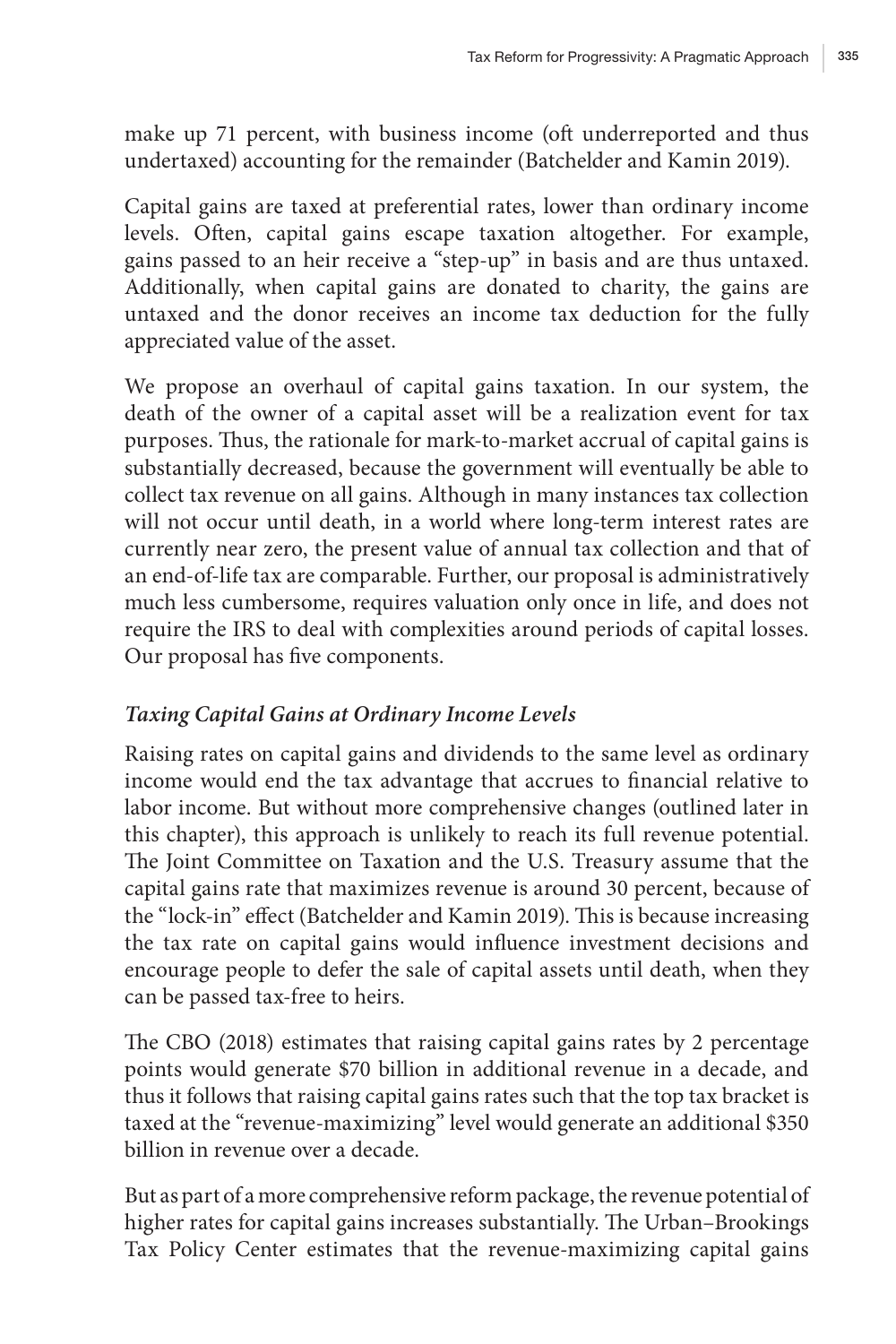rate rises to 50 percent if the stepped-up basis is repealed (Rubin 2019). For those in the top ordinary income tax bracket, taxing capital gains at ordinary income levels would increase the current rate by 17 percentage points; naïve extrapolation from the CBO estimate suggests that this would raise nearly \$600 billion in a decade.

#### *Eliminating Stepped-Up Basis for Capital Gains*

Wealth tax advocates are right to point out that the current tax regime facilitates growing wealth inequality. This is because our tax laws allow substantial wealth to be passed down across generations without taxes ever being collected. To understand how this happens in practice, consider an entrepreneur who starts a highly successful company. She pays herself a small salary, and the company does not pay dividends, so it can invest in growth. Her tax liability is thus very low, despite her becoming substantially wealthy, as she does not pay taxes on the growing value of her ownership stake. These unrealized capital gains are only taxed upon a realization event, like their sale.

However, no capital gains tax is ever collected on appreciation of capital assets if they are passed down to heirs. When the entrepreneur dies and leaves the stock of her company to her beneficiary, the cost basis is "stepped up" so that the gain in value during the entrepreneur's life is never taxed.

The beneficiaries of stepped-up basis are the wealthy: nearly 40 percent of the wealth of the top 1 percent is in the form of accrued but unrealized capital gains, and the top 1 percent holds around half of all such unrealized gains (Batchelder and Kamin 2019). In addition to decreasing government revenue, stepped-up basis is distortionary since it creates an incentive to hold on to underperforming assets purely for tax reasons, or to fail to sell these assets to be used in more productive ways while one is alive—because doing so would constitute a realization event.

Eliminating stepped-up basis would thus improve the productivity of the economy and be desirable even if it did not raise any revenue. However, the revenue benefits turn out to be substantial: implementing the Obama administration's proposals for constructive realization of capital gains at death would raise nearly \$250 billion in a decade, and 99 percent of this revenue would be collected from the top 1 percent of filers (White House 2015).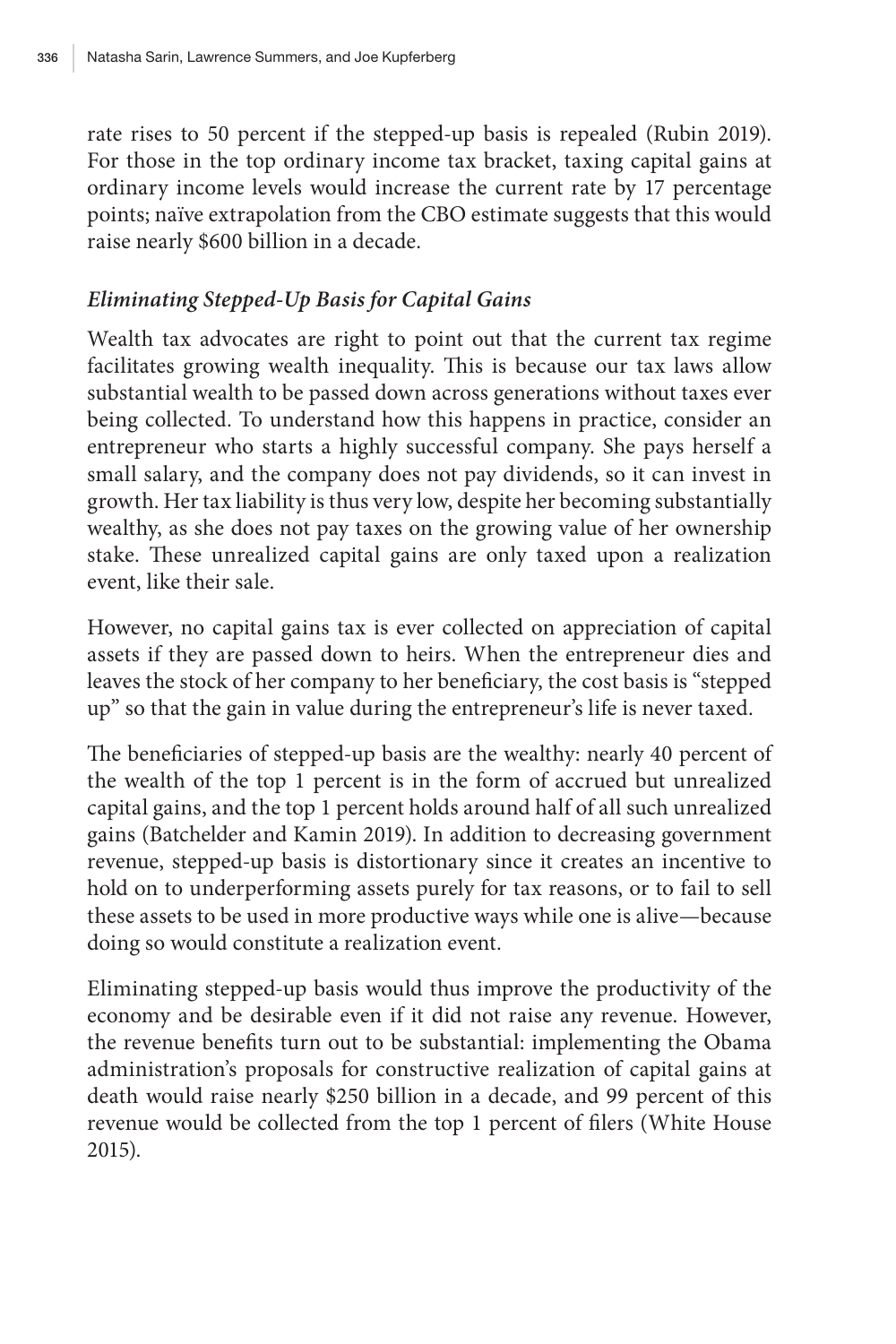#### *Eliminating the Carried Interest Loophole*

Similarly, many wealthy individuals shelter income from taxation by taking advantage of the lower tax rates for partners of investment firms. Because income that flows through partnerships is often treated as capital gains and taxed at lower rates, private equity and hedge fund managers have an incentive to minimize the share of their compensation that is ordinary income and to maximize payouts received in the form of "carried interest." The Joint Committee on Taxation estimates that taxing carried profits as ordinary income would generate \$20 billion in a decade (Joint Committee on Taxation 2016).

#### *Eliminating Like-Kind Exchanges*

A Section 1031 like-kind exchange allows for the disposal of investment property and the purchase of a replacement, without tax liability generated from the sale of the asset. The initial objective of like-kind exchanges was to exempt from taxation small-scale transactions (e.g., livestock purchases by farmers), but today, like-kind exchanges help the wealthy avoid taxation on significant commercial real estate purchases, among other large transactions (Marr 2016). Wealthy investors can combine the tax exemption for like-kind exchanges with stepped-up basis at death to make highly profitable investments that avoid tax liability entirely. Likekind exchanges average at least 6 percent of all commercial real estate sales based on dollar volume, which rises to 10–20 percent in high-tax jurisdictions (Ling and Petrova 2015). The Tax Reform Act of 2014 proposed the repeal of like-kind exchanges, which at the time were ranked by the Joint Committee on Taxation as the second-largest tax expenditure (Joint Committee on Taxation 2015), and estimated that this would raise \$40.9 billion between 2014 and 2023, which, adjusted for growth and inflation, translates to around \$50 billion today (Joint Committee on Taxation 2014). Outright elimination of like-kind exchanges would raise five times as much as the Obama administration's more limited proposal to limit real estate and personal property exchanges to \$1 million annual gain deferral and to exclude art and collectibles exchanges.

Under the TCJA, Section 1031 now applies only to exchanges of real property and not to exchanges of personal or intangible property (e.g., machinery, equipment, vehicles, artwork, patents, and other intellectual property). We propose the repeal of Section 1031 entirely, which may generate less revenue than previously estimated due to the TCJA's scaling back of this tax expenditure. It will be important to consider the behavioral effects of repeal in the context of the broader program around capital gains we propose and factor this analysis into official revenue scores. The Joint Committee on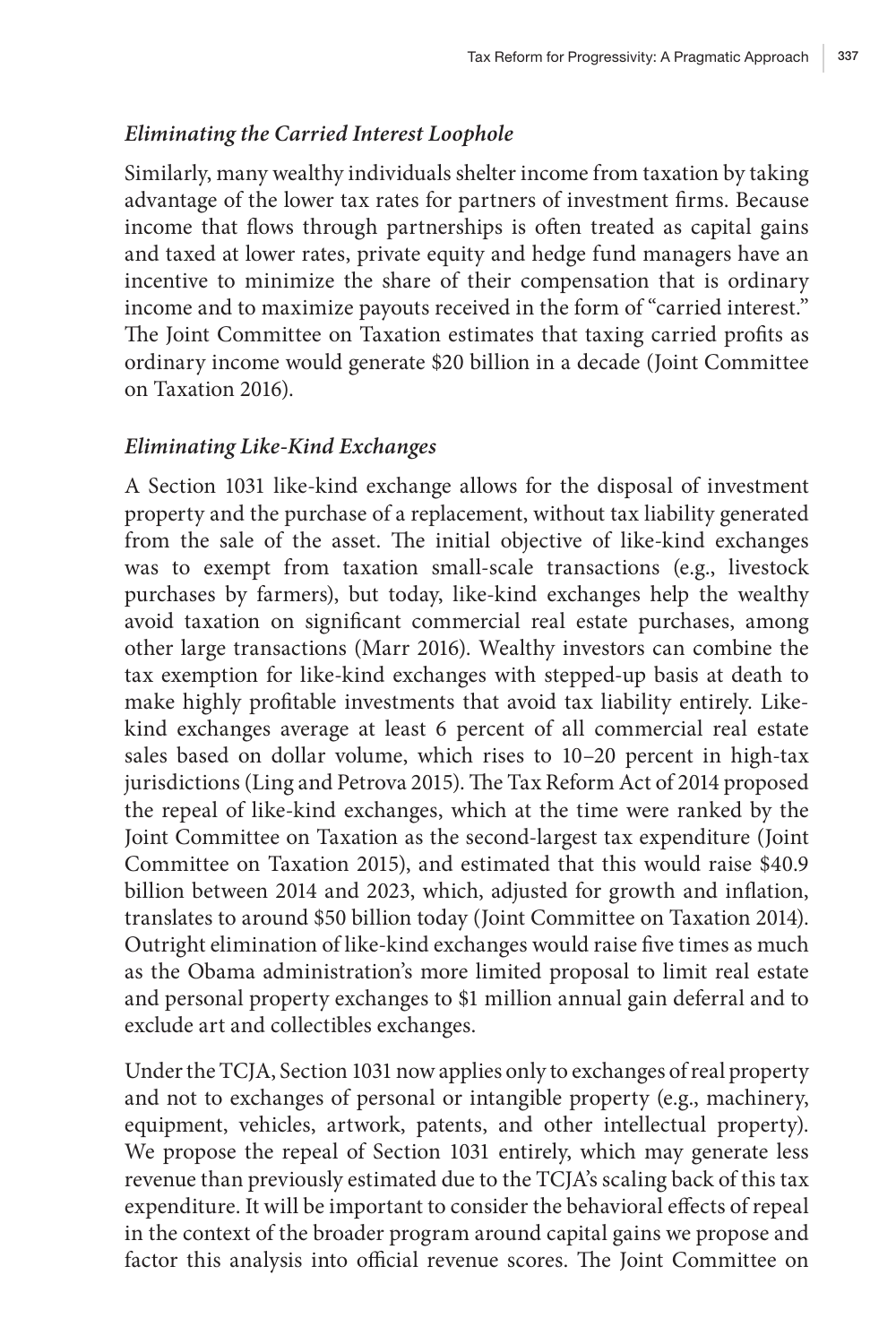Taxation's estimate of tax revenue loss from like-kind exchanges is only 9 percent of its corresponding tax expenditure estimate because it factors in such behavioral responses—specifically, that in the absence of like-kind exchanges, taxpayers would delay transactions, which would substantially diminish the potential revenue gains from repeal (Ling and Petrova 2015). This lock-in effect is muted by our broader set of reforms.

#### *End Tax Advantages for Charitable Giving of Long-Term Appreciated Assets*

The tax code incentivizes charitable giving through the donation of longterm appreciated assets. This is because when an individual donates an asset—like a share of stock—that has appreciated in value, capital gains on that asset generally go untaxed and the individual receives a credit equivalent to the full value of the share, despite not paying any tax on the gains.<sup>8</sup> From the taxpayer's perspective, this approach is preferable to selling the asset (and paying capital gains) and making a monetary charitable donation, with a smaller deduction. It is also preferable to the charity, which receives the entire asset—rather than the cash that remains after paying capital gains taxes.

To understand the differences between these approaches for the individual and for the charity, consider a taxpayer in the top tax bracket who plans to make a \$10,000 donation to charity (table 6). This taxpayer has a 40 percent combined federal and state income tax rate and a combined 20 percent tax rate on capital gains. The stock has a cost basis of \$2,000.

We propose eliminating individuals' ability to use charity to escape capital gains liability. Practically, this means constructive realization of

|                                            | Stock donation | Cash donation                        |
|--------------------------------------------|----------------|--------------------------------------|
| Combined federal and state income<br>taxes | 40%            | 40%                                  |
| Tax rate and amount for selling stock      | Not applicable | \$1,600<br>(20% tax rate on \$8,000) |
| Net amount to donate                       | \$10,000       | \$8,400                              |
| Tax savings                                | \$4,000        | \$3,360                              |
|                                            |                | <b>LLA MIT TOM</b>                   |

#### TABLE 6.

Tax Effects of Stock vs. Cash Charitable Contribution

Source: Authors' calculations. Note: Calculations assume a \$10,000 donation of an asset with a \$2,000 cost basis, which is either donated as stock or as cash.

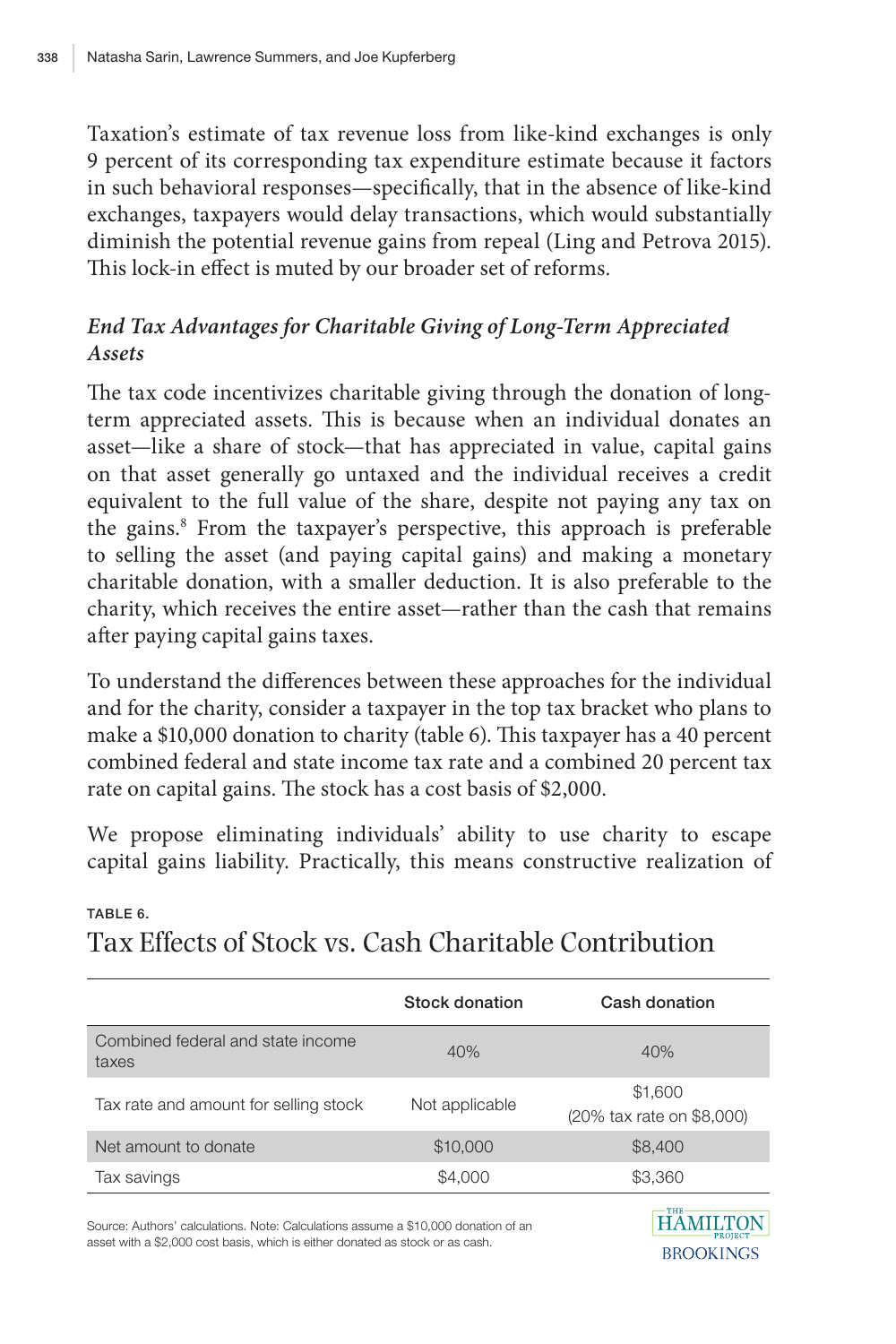capital gains when individuals give to charity. This will mean that that tax preferences for charitable gains will be equivalent whether individuals choose to donate assets or the cash that is generated from the sale of those assets. To our knowledge, the CBO has not scored this proposal directly, but it estimates the revenue gains from eliminating deductions for noncash charitable contributions at around \$150 billion over a decade (CBO 2018).

From both a behavioral and scoring perspective, it will be imperative to think about the interaction between the tenets of the proposed program, rather than to evaluate its components in isolation. Our naïve revenue estimation fails to account for the interaction effects of the various prongs of our proposal, but they are likely to be important. For example, taxing capital gains at ordinary income levels will have a lock-in effect that discourages the realization of capital gains. This lowers the revenue that the CBO estimates will be raised by the change. But the CBO estimate is independent of simultaneous changes to the tax code: combining an increase in capital gains tax rates with constructive realization of capital gains at death disincentivizes lock-in because taxes will eventually have to be paid on appreciated capital gains. Our elimination of the use of charitable giving to avoid taxes on capital gains further strengthens this effect.

Overall, we believe we have designed a program that eliminates the incentive to lock in capital gains because it eliminates loopholes to avoid eventual taxation on these assets. This change should mitigate concerns about illiquidity and distortions that arise from under-realization of capital gains. It also makes a program of mark-to-market capital gains taxation less attractive, especially given the administrative complexity. In today's world, with long-term interest rates near zero, there is little reason to insist on immediate realization of capital gains if we create a system requiring taxes eventually to be paid on these gains.

#### CAPPING TAX DEDUCTIONS AND EXCLUSIONS FOR THE **WEALTHY**

A homeowner in the top tax bracket who makes a \$1,000 mortgage payment saves \$370 in taxes (37 percent top-rate deduction). Under an Obama administration proposal to cap these deductions at 28 percent across earners, this same write-off would save this wealthy taxpayer just \$280. Importantly, this change would raise tax burdens only for the rich who benefit from a deduction at top-rate levels. The change would apply to itemized deductions such as mortgage interest, charitable giving, and medical expenses. Those with marginal rates under the cap would still be able to claim the full value of their itemized deductions, making this reform progressive.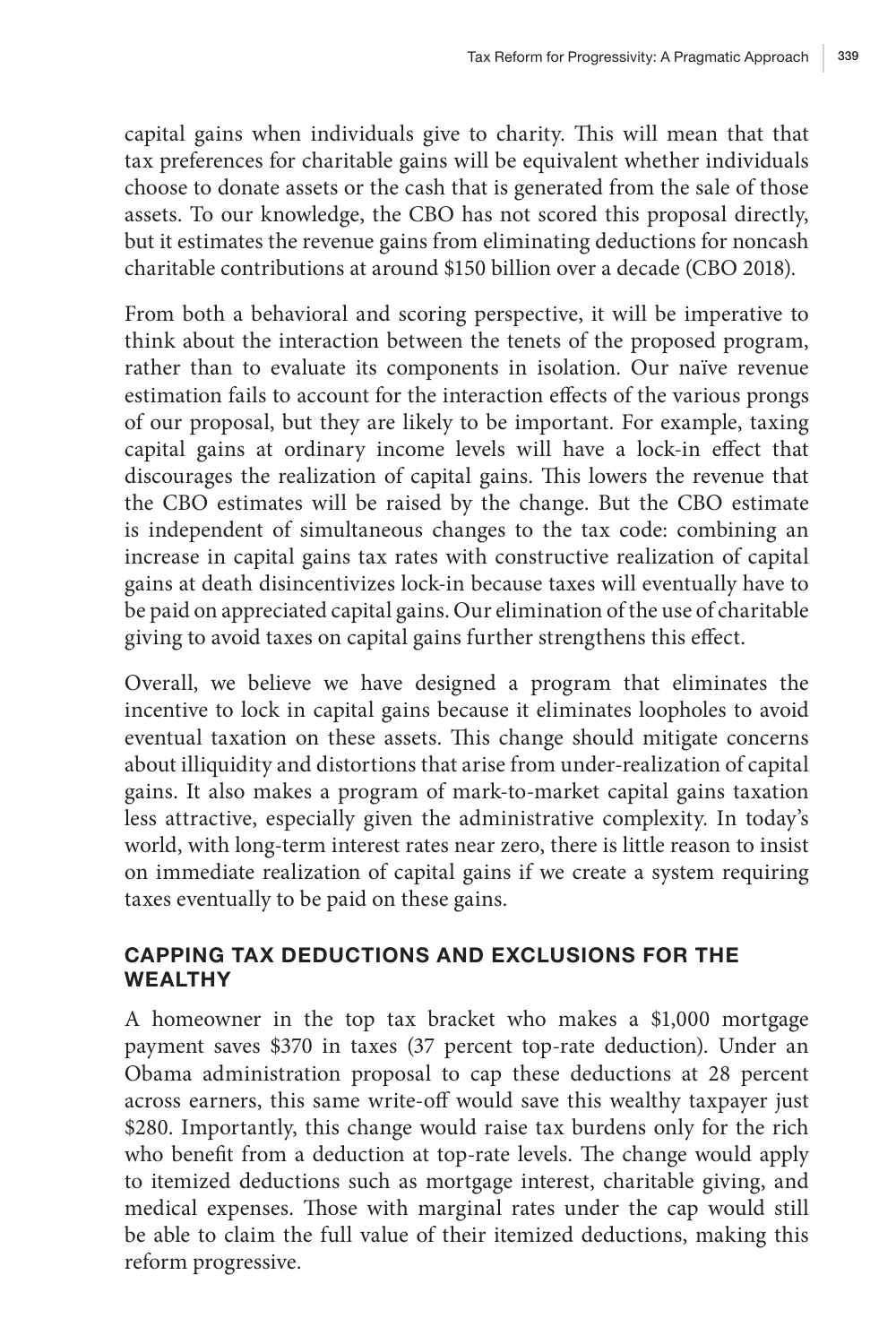Our proposal would also apply to certain types of income currently exempt from any tax liability, such as municipal bond interest, workplace health insurance, and retirement savings contributions, as proposed in the fiscal year 2017 Obama budget (U.S. Department of the Treasury 2016).9

The TCJA decreased the deductibility of home mortgages, such as by allowing homeowners to claim a deduction for the interest on up to only \$750,000 of mortgage debt (previously, the limit was \$1 million) and by capping the deductibility of state and local real property taxes at \$10,000. Despite these changes, the Obama-era proposal to cap itemized deductions would still generate significant additional tax revenues, though exactly how much can be raised is unclear. At the time it was proposed, it was estimated to raise nearly \$650 billion in a decade (Sperling and Furman 2012). In earlier work, we speculate that following the TCJA, additional cuts in this vein are likely to raise \$250 billion in a decade (Sarin and Summers 2019).

#### ENDING THE 20 PERCENT PASS-THROUGH DEDUCTION

Arguably the most distortionary of the changes brought about by the TCJA is the newly introduced 20 percent deduction for qualified business income. This deduction exacerbates the already significant problems that arise from a tax system that preferences noncorporate business income over individual earnings.

It is hard to identify any defensible policy rationale for this deduction. Perhaps it was a misguided attempt to decrease the incentives to shift business income into corporate structures following the decrease of the corporate rate to 21 percent (Kamin et al. 2018). But the structure of the deduction creates a complex framework with innumerable gaming opportunities. For example, certain lines of business are ineligible for the deduction, including professionals in health, law, athletics, and any trade or business in which the principal asset is the reputation or skill of owners or employees. There is no rationale for why some categories of income are favored with a tax break and others disfavored—indeed, some categories of professionals, such as architects and engineers, shifted categories as the conference bill evolved.

The most obvious gaming opportunity that this deduction enables is for individuals in preferred service industries who can be recharacterized from employees (ineligible for the deduction) to nonemployees (who benefit from it). Even those who are employed in exempt categories, like legal professionals, can benefit from the deduction by "cracking" income streams to take advantage of the tax break, for example by forming separate firms to hold their real assets in real estate investment trusts (REITs) eligible for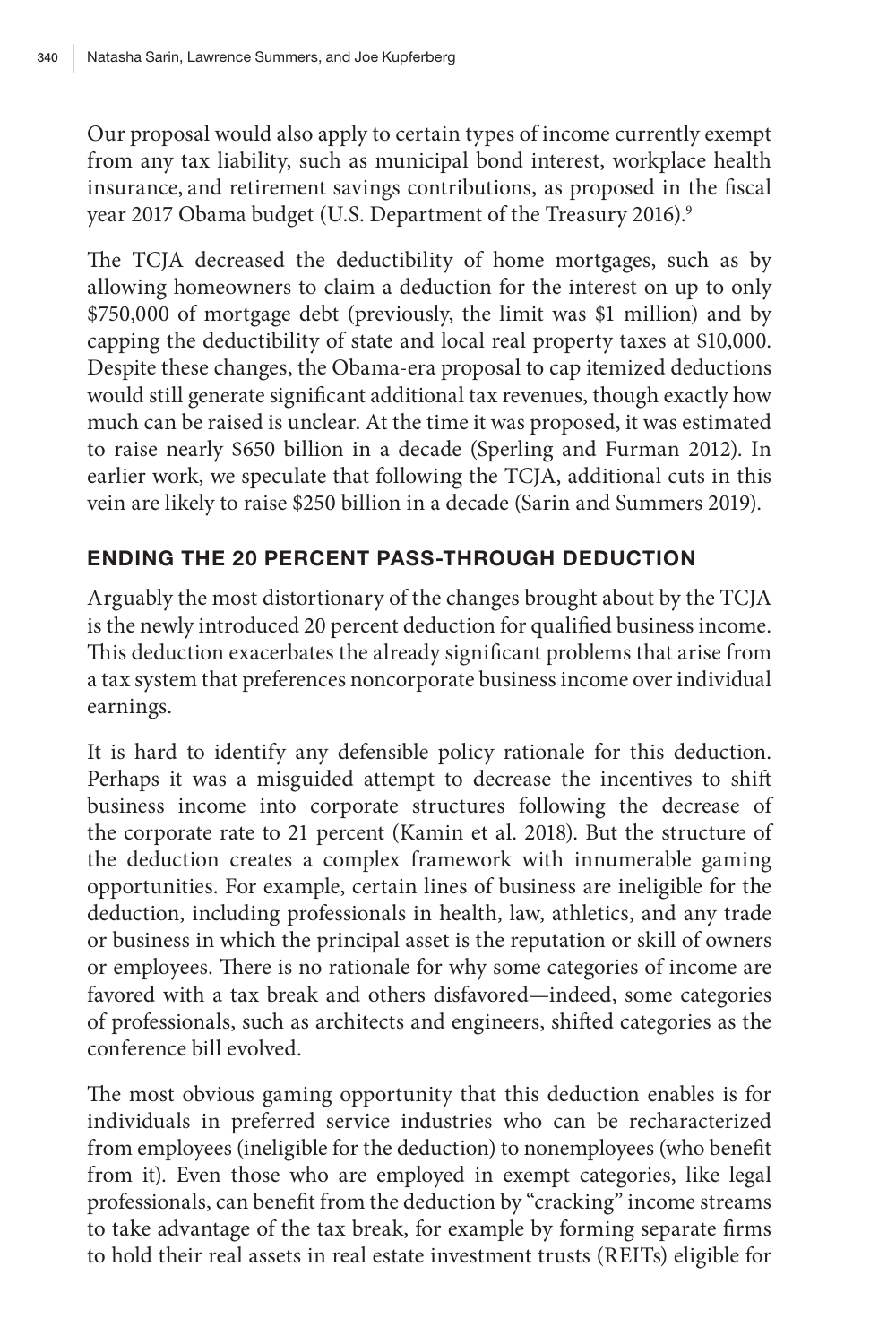the deduction; or by "packing" income into qualified service categories, as described by Kamin et al. (2018).

Estimates suggest that this provision will reduce federal revenues by \$430 billion in the next decade (Joint Committee on Taxation 2017). Its elimination from the Internal Revenue Code will raise revenue primarily from taxpayers making more than \$1 million annually and eliminate the wasteful intellectual energy spent on trying to qualify for this deduction.

#### LOWERING THE ESTATE TAX THRESHOLD

Before the TCJA, only 5,000 Americans were liable for estate taxation. The recent changes more than halved that small share by doubling the estate tax exemption to \$22.4 million per couple. The Joint Committee on Taxation estimates that this change costs \$83 billion (2017), with the benefits accruing entirely to 3,200 of the wealthiest American households. Repealing these changes and applying estate taxes even more broadly than before—for example, as the Obama administration proposed, by lowering the threshold to \$7 million for couples—would raise around \$320 billion in a decade, while still imposing estate tax liability on only 0.3 percent of decedents.

In addition to broadening the estate tax base, there is also significant room to attack the many loopholes that enable the well-advised ultra-rich to avoid estate taxation. The current estate tax rate is 40 percent; however, the effective estate tax rate (total tax collections as a share of the gross taxable estate) is less than 10 percent. Even after adjusting for the fact that many estates are nontaxable, since they are bequests to surviving spouses, the effective estate tax rate remains only around 20 percent, about half of the actual estate tax rate. This is because a great deal of wealth escapes estate taxation, such as through the establishment of trusts that enable division of assets among family members, planning devices that give income to charity while keeping the remainder for heirs, and other complex estate tax avoidance devices known to sophisticated tax advisors.

We support proposals that limit these loopholes and curb opportunities for estate tax planning. One approach with substantial merit is Lily Batchelder's proposal to transition from an estate tax to an inheritance tax, imposing tax liability on the heirs who profit from inherited wealth, rather than the estate that provides it. This approach would have the benefit of rewarding estates that disburse wealth broadly, attacking wealth concentration directly. It is also likely to be more efficient than more progressive income taxation or wealth taxation because the available empirical evidence suggests that the wealthy, when making work and saving decisions, do not place as high a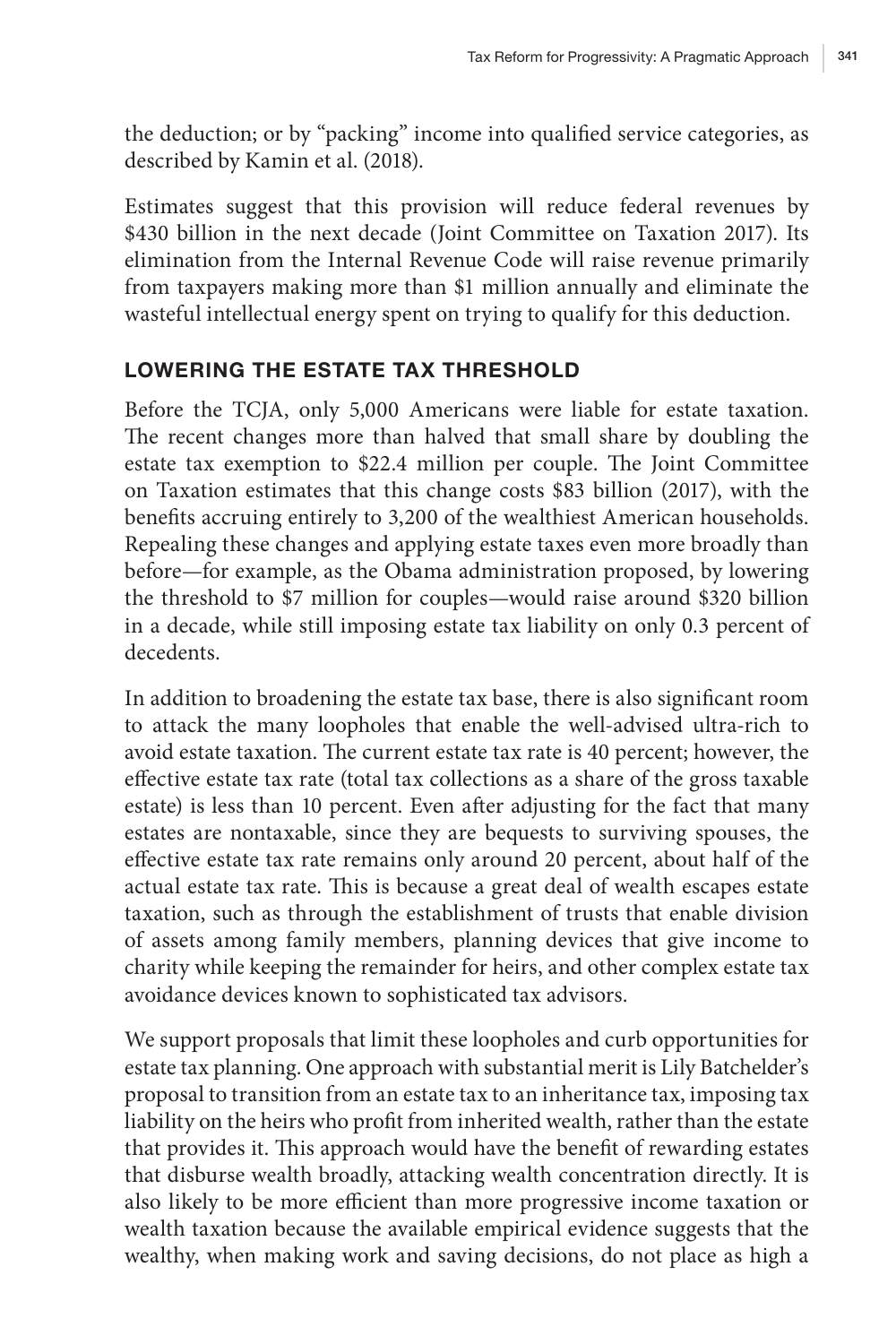value on the inheritance of their heirs as they do on taxes that impact them or their estates directly (Batchelder 2020).

#### INCREASING THE CORPORATE TAX RATE TO 25 PERCENT

When corporations began lobbying for corporate tax reform, their stated object was a 25 percent tax rate. The TCJA delivered more than the business community asked, slashing the corporate rate to 21 percent. The CBO estimates that a 1 percentage point increase in the corporate tax rate would generate \$100 billion in the next decade (2018), so a 4 percentage point increase to 25 percent could generate an additional \$400 billion in revenue.

Raising the corporate tax rate would not increase the tax burden on most new investment, because it would raise in equal measure the valuation of the depreciation deductions that corporations can take when they undertake investments. This increase would primarily burden those earning excess rents from monopoly-like profits and those who have received enormous windfalls from the TCJA. This increase would be administratively straightforward given that the corporate tax infrastructure is well established. As discussed, since the costs of corporate taxation fall overwhelmingly on owners of capital rather than workers, increasing the corporate tax rate would also be very progressive. A higher corporate tax rate would also mitigate, at least somewhat, the incentives created by the TCJA to reclassify labor income as corporate income to minimize tax liability.

#### MINIMUM TAX ON BOOK INCOME

In 2018 around 1,200 U.S. companies reported net income of more than \$100 million. Of these, nearly 25 percent paid zero or negative federal income taxes (authors' calculations using Standard & Poor's Compustat Services 2018). A minimum tax on book income would help ameliorate the regular failure to levy taxes on profitable firms. A minimum tax is preferable to an additional tax on book income—as has been proposed in the 2020 election cycle—because it does not create distortions from double taxation of firms that already bear substantial tax liabilities.

We estimate that a minimum tax of 10 percent on book income would raise nearly \$800 billion in a decade. However, it is important to adjust this total to account for taxes paid by large multinational corporations in foreign jurisdictions. Further, tax liabilities must be adjusted to allow for carryforwards, so that companies with variable tax liabilities are not treated unfairly. These adjustments decrease the revenue-raising potential of a 10 percent minimum tax to slightly over \$200 billion over a decade.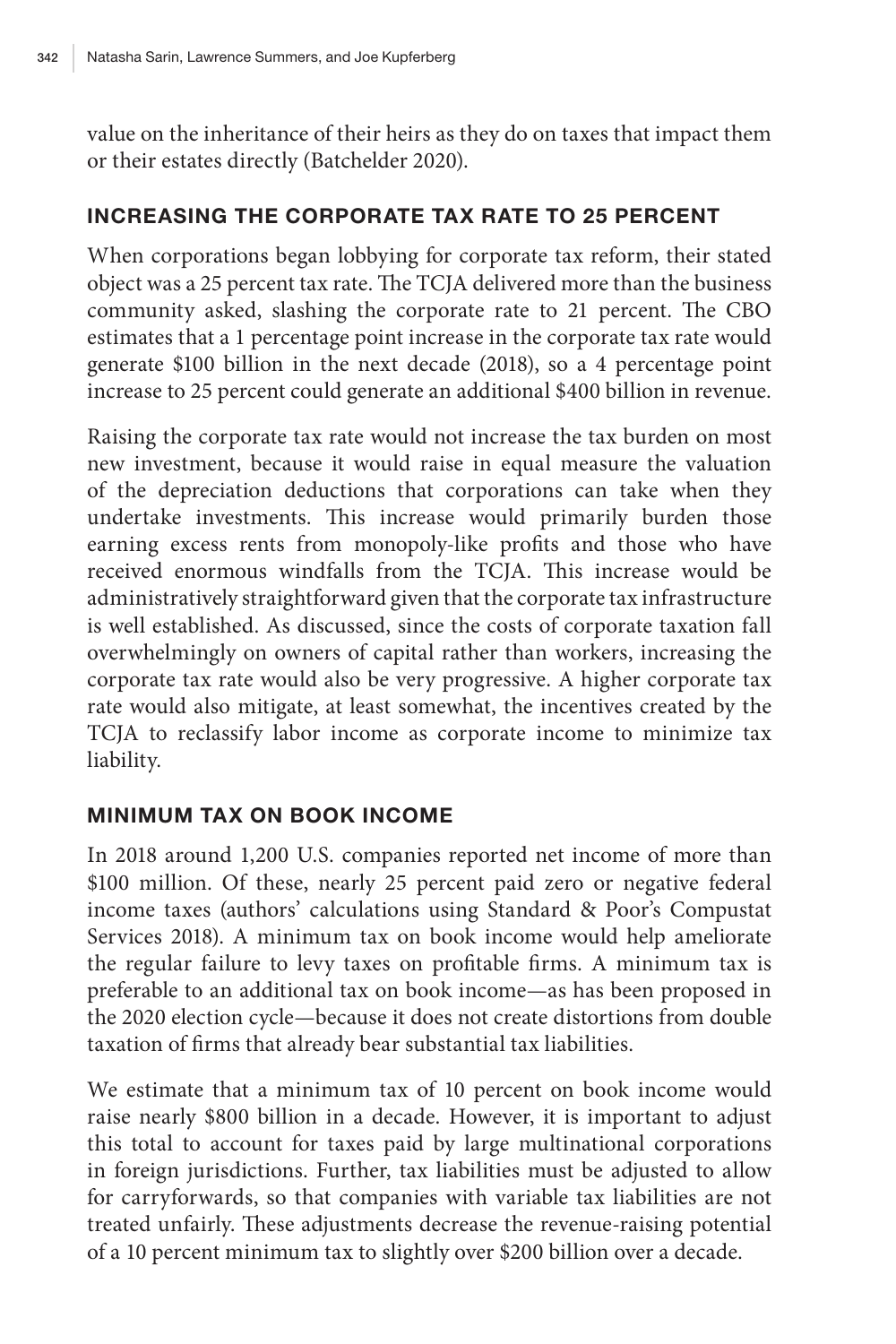Importantly, these estimates are based on the number of firms liable for a minimum tax on book income in 2018; these are firms that, in this scenario after the passage of the TCJA, would be eligible for this tax because their total federal and foreign tax liabilities do not reach the 10 percent minimum threshold. We also propose increasing the corporate tax rate from the current 21 percent rate to 25 percent. This scaling back of the TCJA will mechanically decrease the number of firms paying a minimum tax on book income and thus will have the potential to raise revenue.

### Some Issues with Newer Alternatives

The measures that we propose in this chapter meet a stringent test. They are reforms that would be desirable even if the government did not have pressing revenue needs. They are progressive and reduce the ability of those at the top to make use of special breaks that have advantaged them at the expense of American taxpayers for too long.

It is useful to compare the approaches we advocate—increased investment in tax compliance as well as base-broadening reforms—to alternatives in the current tax reform debate, such as wealth taxation and accrual taxation of capital gains. From both an economic and a political economy perspective, we believe the approaches we describe are superior.

Economists tend to favor base-broadening tax reform. This is because broadening the tax base is more efficient than increasing tax rates. The logic is simple: increasing tax rates encourages inefficient behavior to avoid higher tax liability. In contrast, broadening the tax base decreases such inefficient behavior; for example, eliminating loopholes like the passthrough deduction decreases effort by individuals and the tax planners they employ to recharacterize income to exempt it from tax liability. This suggests that even if we decide that the government's revenue needs require substantial increases in top tax rates, such approaches should be pursued only after the revenue potential of base-broadeners is exhausted.

The question of what base should be used to evaluate tax progressivity requires further consideration. Conceptually, lifetime expenditure would be the ideal base, but traditionally economists have evaluated how progressive the tax code is with respect to individual income. Many believe that the concentration of wealth has risen faster than the concentration of income in the United States in recent decades. This line of study is complicated by the fact that the definition of wealth and measures of its concentration are far from obvious (Smith, Zidar, and Zwick 2019; Weil 2015). To make the case that measurement of progressivity should be based on wealth shares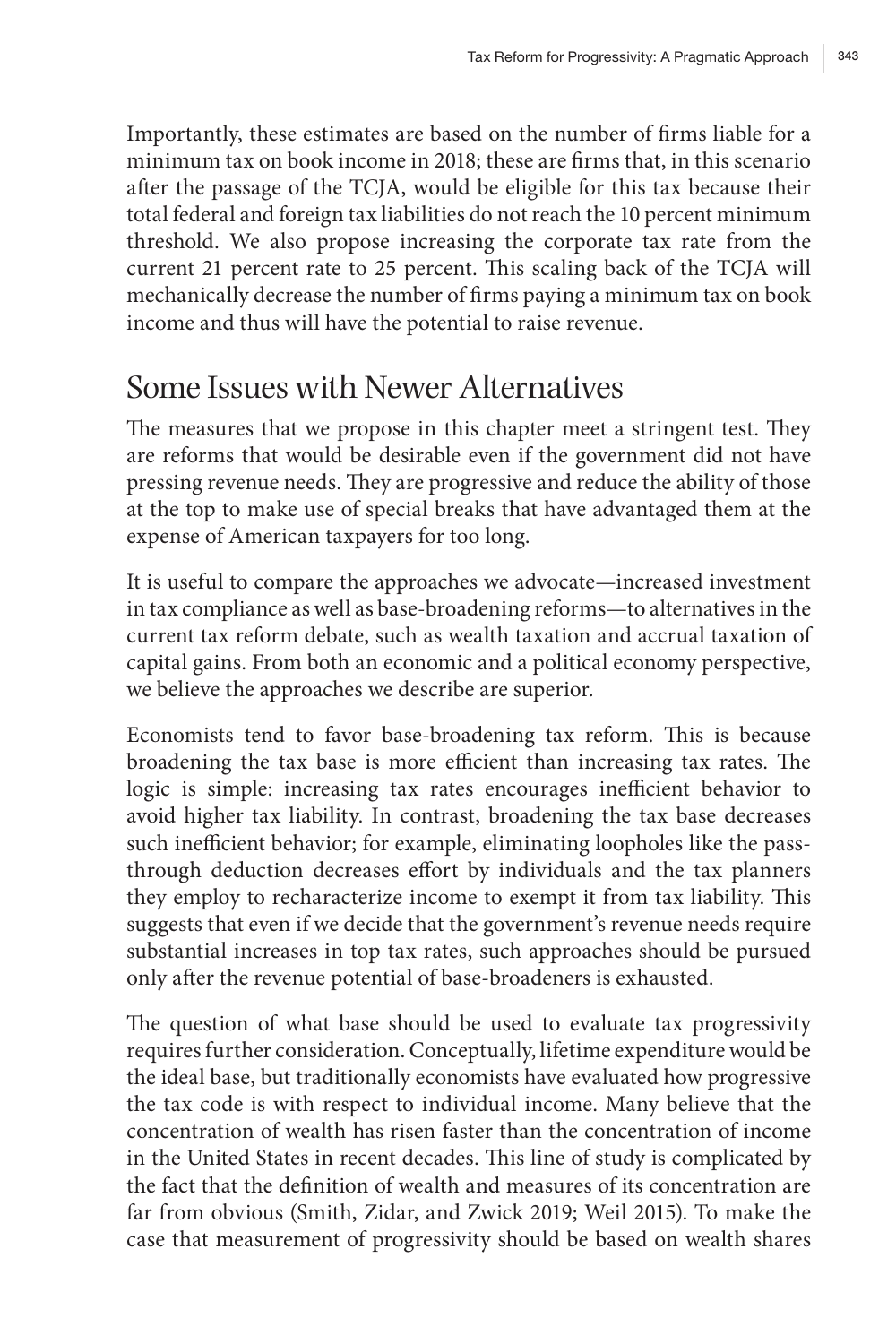rather than income shares requires confidence that wealth can be measured properly and a belief that wealth somehow confers benefits even if it is not spent. This case has yet to be made.

From an administrability standpoint, we are skeptical of wealth taxation and mark-to-market proposals. Recent estimates speculate that wealth tax proposals could generate nearly \$4 trillion in a decade and that mark-tomarket accrual of capital gains could raise around \$2 trillion (Batchelder and Kamin 2019; Saez and Zucman 2019a). We believe these estimates are substantially overstated because both approaches raise practical questions largely ignored by naïve revenue estimation—that any implemented policy will have to grapple with.

One issue for wealth taxation involves valuation: how will ownership stakes in private firms without market valuations be ascertained, for example? Wealth taxation is also complicated by the illiquidity of the assets held by the ultra-wealthy. An entrepreneur who has built a successful start-up may be liable for a wealth tax but unable to pay it since she cannot sell shares or borrow against the value of her own shares of the firm. Wealth tax advocates believe they have come to a "clean solution" around questions about liquidity that plagued wealth taxation in European countries by raising the exemption threshold so that fewer households are liable for the tax (Saez and Zucman 2019a). But given that the available empirical evidence shows that portfolio shares of the 0.1 percent are most heavily tilted toward illiquid asset classes, it is hard to see how this qualifies as a solution (Smith, Zidar, and Zwick 2019). Other issues around implementation include, for example, the fact that a given wealth exemption will encourage distortionary bunching to avoid wealth tax liability.

In earlier work, we make the point that on an optimistic read, the estate tax—a form of wealth tax that already exists in the United States generates only 40 percent of the estimated revenue predicted by wealth tax advocates (Summers and Sarin 2019). This difference is attributable to estate tax avoidance strategies such as the use of trusts, tax-advantaged borrowing schemes, charitable contributions, valuation discounts, and the like. Furthermore, the wealth tax base is overstated, likely by a factor of two (Smith, Zidar, and Zwick 2019). In our view a more realistic estimate of the wealth tax's revenue potential is around half of the estimated \$3.75 trillion over a decade. Thus, beyond its efficiency virtues, the approach we outline is likely to raise substantially more revenue than this alternative strategy.

Similarly, mark-to-market taxation of capital gains is administratively cumbersome and likely to raise less revenue than has been estimated. Should mark-to-market taxation be applied to both publicly traded and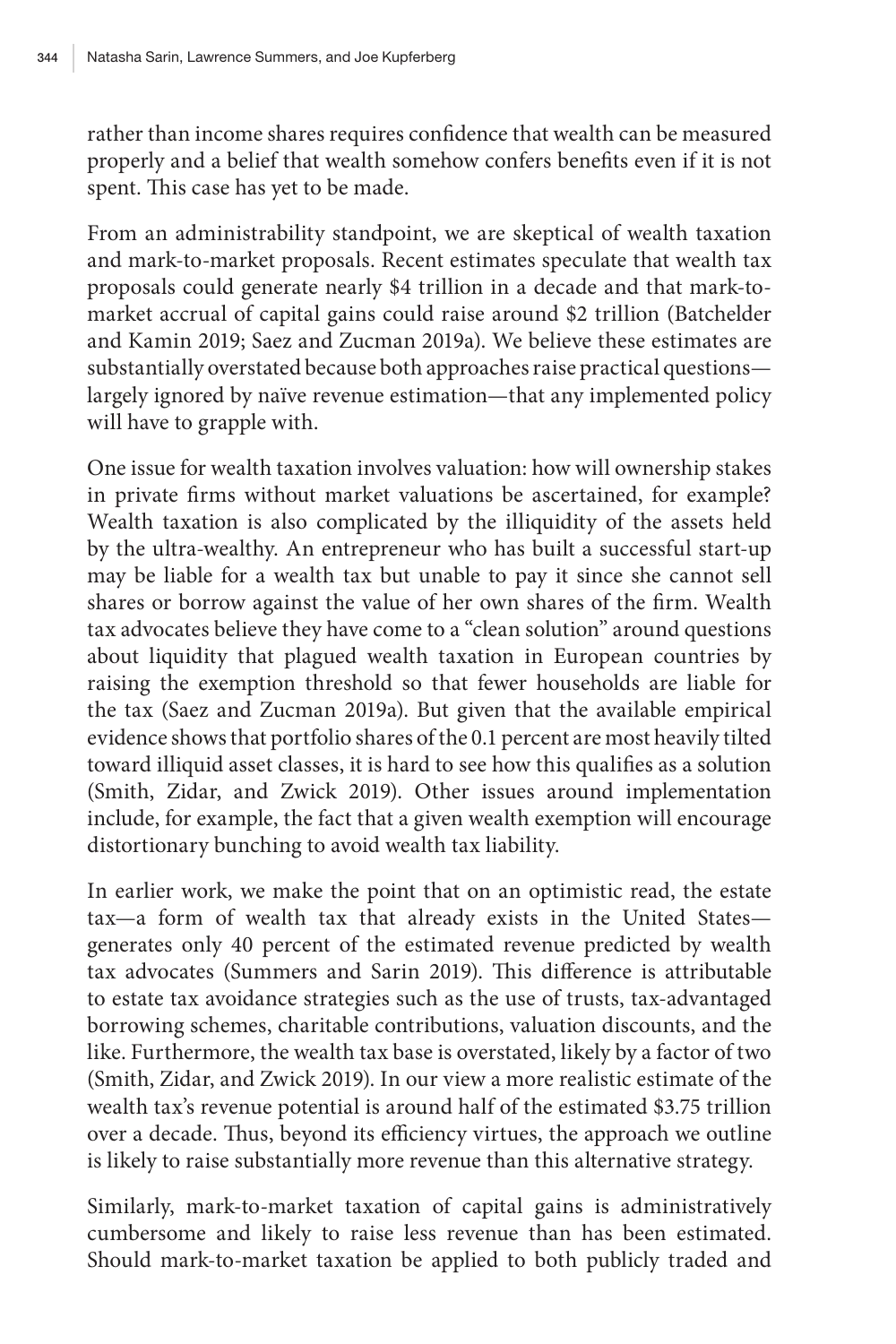private assets, then—as with wealth taxation—the valuation difficulties will pose an awesome challenge to the IRS each year. If, instead, taxation on private assets is deferred, then the tax code will contribute to the already increasing trend of firms to stay private for longer to avoid tax liability. Additional questions concern how current unrealized gains and losses will be treated in a mark-to-market regime. If mark-to-market applies only to gains and losses arising *after* the effective date, the result will be a hybrid system that exacerbates lock-in concerns by disincentivizing individuals from realizing gains and losses, lest these transactions trigger annual tax liability in the new mark-to-market regime.

As with a system of wealth taxes, implementation issues also arise from the mark-to-market threshold. Some have suggested that mark-to-market losses can be used to decrease future capital gains taxes (Leiserson and McGrew 2019). But what happens if losses are so large that individuals are no longer eligible for the mark-to-market regime?

On grounds of economic efficiency and administrability, we believe that an approach encompassing base broadening along with restoration of tax rates, like the one laid out in this chapter, dominates approaches based on new tax concepts like wealth taxation or mark-to-market capital gains taxation, or approaches that focus predominantly on increases in tax rates. It is capable of raising substantial sums, probably as much as is politically feasible from those in the top 1 percent of the income distribution.

Additionally, an approach like the one we have outlined is more likely to be implemented successfully than riskier, untested alternatives that are vulnerable to political attacks, legislative impasse, and legal challenges. For example, even if a wealth tax could be passed, it faces a large risk of being found unconstitutional by the current Supreme Court (Hemel and Kysar 2019).

Finally, there are important issues of fairness and equity that suggest basebroadening measures are preferable to alternative approaches. We suspect most Americans would regard tax reform that halved the wealth of the nation's 800 billionaires as being manifestly unfair and setting a worrisome precedent, both for those with less wealth and for those who might be successful in the future. Yet over 10 years, a 6 percent wealth tax does exactly that, even aside from the impact of current income and property taxes. The fact that this taking occurs over a decade rather than all at once does not strike us as all that meaningful a distinction. American experience does not provide a basis for judging the impact of such measures on incentives. Further, political theorists have long felt that government expenditures that most of the population is involved in paying for are more rigorously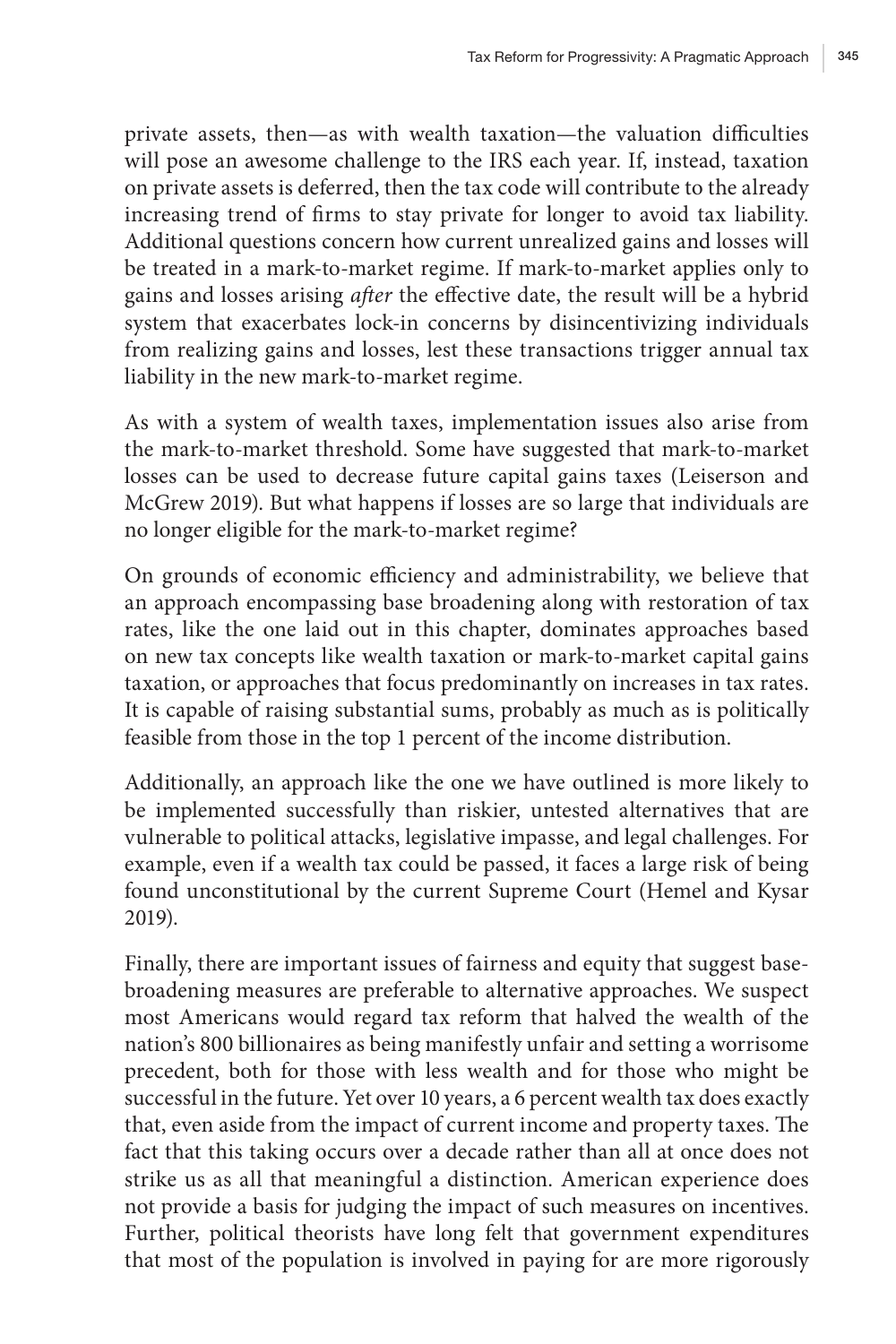scrutinized and better managed than those in which most citizens have no contributory role.

An important consideration is the broad question of whether the correct strategy for addressing inequality is to rely on tax strategies that soak the rich. More egalitarian societies than the United States, such as Sweden and Canada, maintain highly preferential taxation of capital gains and do not tax wealth or estates at all. Instead they pursue the objective of reducing inequality by using broad-based taxation methods, such as the value-added tax, which are borne by all citizens to finance universal entitlements and transfers to the poor.

To some extent our base-broadening tax reform strategy can be criticized along these same lines. But it can be justified on economic efficiency grounds, and it is much less likely to crowd out more universal taxes than a focus on new levies only on those with high income.

Ultimately, those concerned with inequality need to decide whether their greater concern is taking down the rich or raising up the middle class. We believe that a base-broadening strategy is much more conducive to the latter approach.

An objection to the strategy we propose is that many of our ideas, like taxing capital gains at death or limiting deductions, have been around for a long time and have never been enacted. Some argue that perhaps new, more unitary ideas like wealth taxation have a greater chance of enactment. We find the leapfrog idea that big transformative changes are easier to enact than incremental measures highly implausible. Our reading of American political history is that big, immediate transformation efforts like the Clinton 1993 health plan are rarely if ever successful. The success stories like Social Security and Medicare or even the introduction of the income tax all involved long implementation periods and much discussion. The fact that after a half century of discussion the deduction of state and local taxes was repealed in the 2017 tax reform effort illustrates that long-considered proposals can go from unacceptable to acceptable surprisingly quickly.

# Questions and Concerns

#### *1. What role should horizontal equity play in determining tax policies?*

The principle of horizontal equity suggests that similarly situated individuals should be taxed equivalently. A wealth tax does not achieve this objective. Individuals above the wealth tax threshold will be taxed twice on the same returns: first as income and second as wealth. Those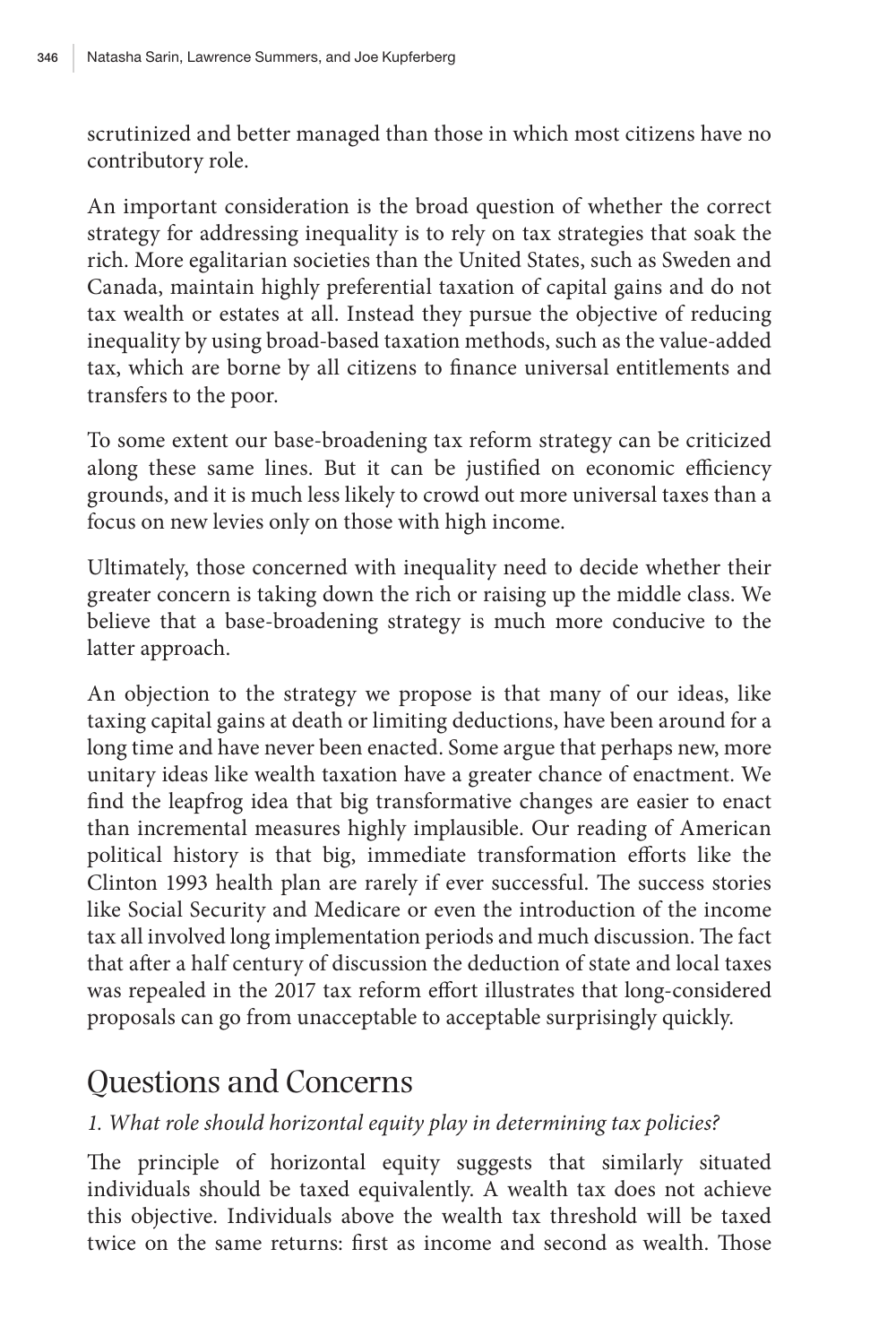with equivalent income streams, but who are right below the wealth tax threshold, will pay only income taxes. This is both unfair and creates significant gaming incentives. Further, even among those who face wealth tax liability, their illiquid assets will be taxed based on potentially arbitrary and likely inconsistent appraisals of their value.

Increasing compliance and base-broadening approaches, in contrast, will help ensure that all individuals with the same level of income, regardless of how it is accrued, face the same tax burden.

#### *2. How would you sequence your reforms?*

We propose a range of policies from overhauling capital gains taxation, to increases in corporate tax liabilities, to much greater investment in the IRS' enforcement efforts. Since it is unlikely that such a wide range of changes can be implemented immediately, it is helpful to think through what reformers should prioritize first.

We believe that substantial investment in tax compliance is the appropriate place to start. This is practical, because it will take large outlays of both financial resources and time for the IRS to build up a workforce that is well-suited to the substantial increase in auditing and new data-driven enforcement efforts that we recommend. It is also sensible because at least some aspects of our compliance agenda can be implemented without new legislation: better targeting current IRS resources toward policing the returns of high-income earners and matching individual returns to existing information reports are examples of changes that can be implemented immediately. Finally, compliance investment has the fewest economic risks—it increases revenue without introducing any potentially distortionary changes to the tax code and is guaranteed to make the taxation more efficient, by decreasing the incentives for wasteful expenditure to dodge tax liability.

# Conclusion

Growing federal spending needs require that the government find ways to raise additional revenue. Given the growth in inequality, progressive tax reform is and should be high on progressives' tax agenda. Our belief is that the way forward involves changes to the tax code that increase compliance, close loopholes, and broaden the tax base. On grounds of economic efficiency and administrability, we believe such an approach dominates new tax concepts like wealth taxation or mark-to-market capital gains taxation.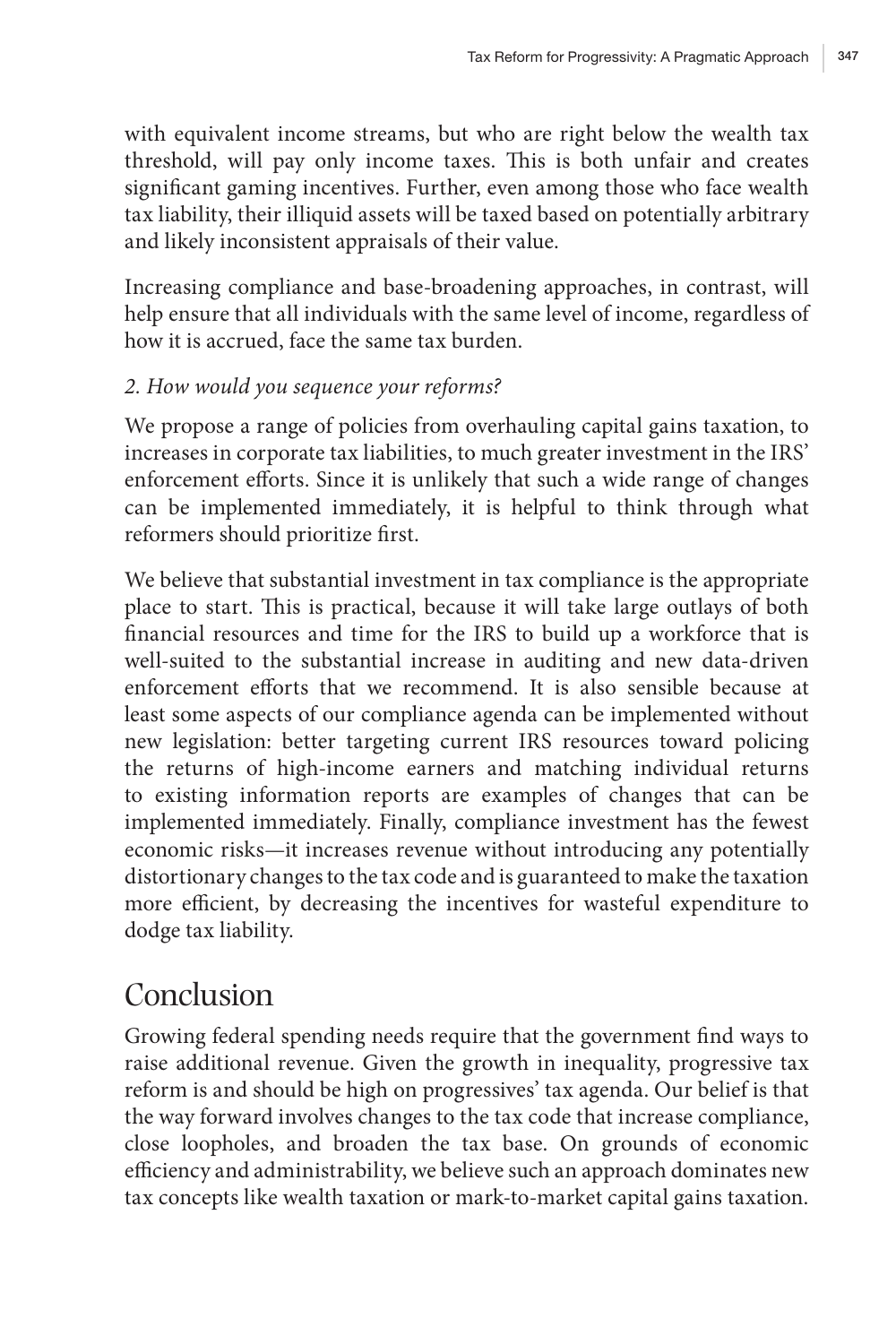The program that we lay out is capable of raising substantial sums: around \$4 trillion over the course of a decade. As a share of GDP, this total is more than was raised by any tax increase in the last half century, and we believe it represents as much as is politically feasible to raise from increasing taxes on those in the top 1 percent of the income distribution.

The challenges facing the United States today may mean that this basebroadening approach will not raise as much revenue as is needed, but it is clearly the place to start. Measures to increase tax compliance and decrease the ability of the wealthy and large corporations to take advantage of preferential tax loopholes comport with basic notions of fairness, and creating a more efficient tax system will increase the revenue potential of future reforms.

# Acknowledgments

We are grateful to the attendees of The Hamilton Project author's conference for thoughtful feedback on an earlier version of this proposal. We also thank Jason Furman, Charles Rossotti, and Les Samuels for helpful discussions.

# Endnotes

- 1. This is a lower bound, since we calculate the total tax liability of the wealthy using the deductions that they claim for taxes paid.
- 2. The Auten and Splinter (2019) income concept is broader than our focus on adjusted gross income. The authors add to adjusted gross income sources that are not captured on individual returns, including corporate retained earnings, corporate taxes, business property taxes, retirement account income, and other sources.
- 3. The compliance proposals referenced in this section are detailed at much greater length in Sarin and Summers (2019). The data presented and much of the discussion follow directly from our past work.
- 4. Note that this estimate is based on the rate of corporate audits, which decreased from 1.5 percent in 2011 to 0.9 percent in 2019. This does not correspond to the total dollars of corporate income that are audited—which is a substantially higher percentage. This is because audit rates for large companies are much higher than the audit rates by number of corporations. One way to see this difference is by looking at the share of large corporations (\$20 billion or more in assets) that were audited in 2018—49.3 percent. This is much higher than the general corporate audit rate of 1.5 percent. But the decline relative to the 2011 peak remains significant: in 2011, 95.6 percent of large corporations were audited.
- 5. One of the problems with the audit study approach is that the wealthy accrue income that is unobservable on their individual tax filings. Cooper et al. (2016) are unable to ascribe 30 percent of partnership income to individual filers, which they interpret as evidence that the tax code encourages firms to organize in opaque partnership forms to lower tax liability.
- 6. A 2015 Treasury Inspector General for Tax Administration report suggests a similarly low share, reporting that the Automated Underreporter Program that matches individual and information returns routinely identifies more than 20 million individual tax returns with discrepancies annually and typically reviews around 20 percent of the discrepancies it identifies (Treasury Inspector General for Tax Administration 2015).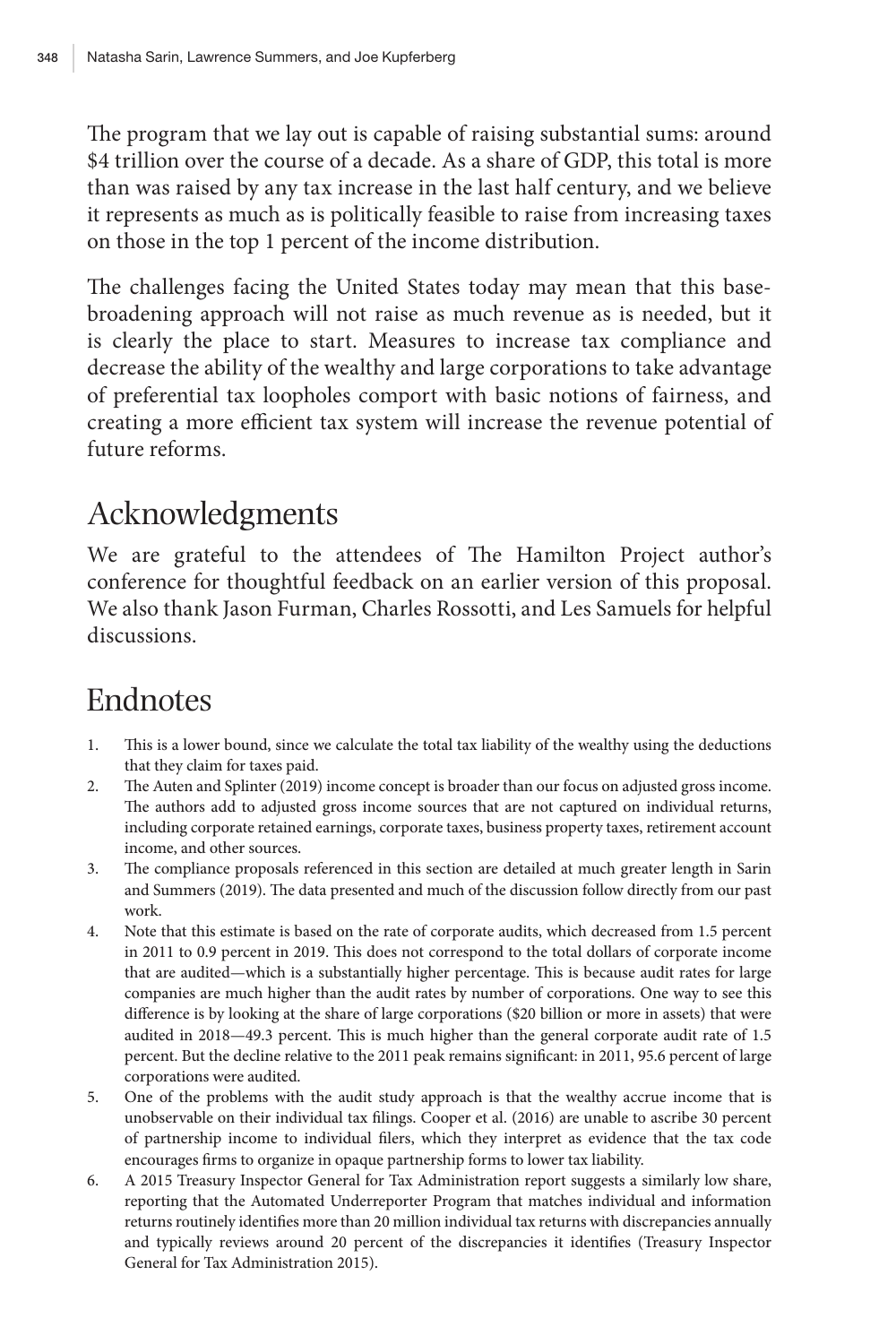- 7. In 2013, the last time the data were made available, the IRS estimated that nearly 70 percent of S corporations are noncompliant with tax rules and that the majority of these cases involved underreported income (GAO 2009). This loophole closure would increase the tax burden on highpaid professionals and small business owners who currently avoid payroll tax liability. S corporations are not large: only 0.12 percent have assets greater than \$100 million (IRS 2015). Further, because the Social Security payroll tax is capped at a maximum of employee's wages (\$132,900 in calendar year 2019), the gains from this avoidance strategy are limited. However, Medicare taxes are not capped, and the 3.8 percent tax on self-employment earnings for high-income taxpayers can be avoided by using the S corporation structure.
- 8. Up to an AGI cap of 30 percent (Fidelity Charitable n.d.).
- 9. An explanation of the workplace health insurance exclusion is provided by the Urban–Brookings Tax Policy Center (2016).

### References

- Auten, Gerald, and David Splinter. 2019. "Income Inequality in the United States: Using Tax Data to Measure Long-term Trends." Working paper, Office of Tax Analysis, U.S. Treasury Department, and Joint Committee on Taxation, U.S. Congress, Washington, DC.
- Batchelder, Lily. 2020. "Leveling the Playing Field between Inherited Income and Income from Work through an Inheritance Tax." In *Tackling the Tax Code: Efficient and Equitable Ways to Raise Revenue,* edited by Jay Shambaugh and Ryan Nunn, Washington, DC: The Hamilton Project.
- Batchelder, Lily, and David Kamin. 2019. "Taxing the Rich: Issues and Options." Working Paper 3452274, SSRN online.
- Clausing, Kimberly. 2016. "The Effect of Profit Shifting on the Corporate Tax Base in the United States and Beyond." *National Tax Journal* 69 (4): 905–34.
- Committee for a Responsible Federal Budget. 2016, October 6. "Is Clinton's Tax Increase One of the Largest in History?" Blog. Committee for a Responsible Federal Budget, Washington, DC.
- Congressional Budget Office (CBO). 2018. *Options for Reducing the Deficit: 2019 to 2028*. Congressional Budget Office, Washington, DC.
- ———. 2019. "The Budget and Economic Outlook: 2019 to 2029." Congressional Budget Office, Washington, DC.
- Cooper, Michael, John McClelland, James Pearce, Richard Prisinzano, Joseph Sullivan, Danny Yagan, Owen Zidar, and Eric Zwick. 2016. "Business in the United States: Who Owns It, and How Much Tax Do They Pay?" *Tax Policy and the Economy* 30 (1) 91–128.
- Cronin, Julie A., Emily Y. Lin, Laura Power, and Michael Cooper*.* 2013. "Distributing the Corporate Income Tax: Revised U.S. Treasury Methodology." *National Tax Journal* 66 (1): 239–62.
- Fidelity Charitable. n.d. "Charitable Contributions." Accessed January 12, 2020. https://www. fidelitycharitable.org/guidance/charitable-tax-strategies/charitable-contributions.html.
- Frank, Robert. 2019, July 10. "How Much Would a Wealth Tas Really Raise? Dueling Economists Reflect New Split in Democratic Party." *CNBC*.
- George, J. Russell. 2019. "Understanding the Tax Gap and Taxpayer Noncompliance." Statement of the Honorable J. Russell George, Treasury Inspector General for Tax Administration, Before the House Ways and Means Committee." Washington, DC
- Hanlon, Seth. 2012, May 7. "Closing Tax Loophole to Pay for Student Loan Bill Is Simply Common Sense." Blog. Center for American Progress, Washington, DC.
- Hemel, Daniel, and Rebecca Kysar. 2019. "The Big Problem with Wealth Taxes." *New York Times, Nov 7.*
- Herndon, Benjamin D. 2019. "Understanding the Tax Gap and Taxpayer Noncompliance." Written testimony of Benjamin D. Herndon, IRS Chief Research and Analytics Officer, Internal Revenue Service, before the House Ways and Means Committee.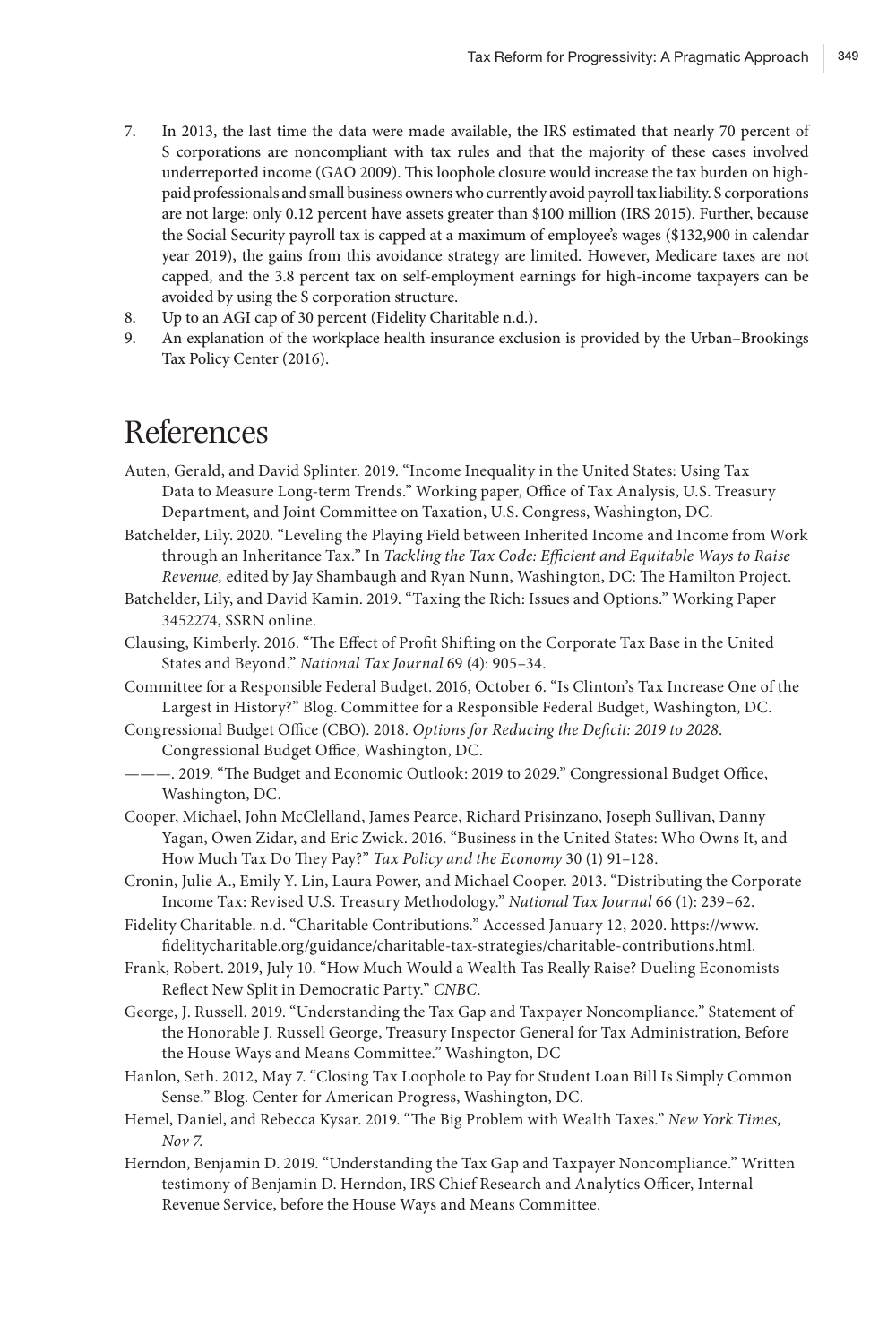Internal Revenue Service (IRS). 2011–18a. "Table 9a: Examination Coverage: Recommended and Average Recommended Additional Tax After Examination, Internal Revenue Service Data Book." Internal Revenue Service, U.S. Department of the Treasury, Washington, DC.

- ———. 2011–18b. "Table 9b: Individual Income Tax Returns Examined, Internal Revenue Service Data Book." Internal Revenue Service, U.S. Department of the Treasury, Washington, DC.
- ———. 2012–18. "Table 28. Costs Incurred by Budget Activity, Internal Revenue Service Data Book." Internal Revenue Service, U.S. Department of the Treasury, Washington, DC.
- ———. 2015. "Table 2.4: Returns of Active Corporations, Form 1120S." Internal Revenue Service, U.S. Department of the Treasury, Washington, DC.
- ———. 2018a. "Table 1. Collections and Refunds by Type of Tax, Fiscal Years 2017 and 2018, Internal Revenue Service Data Book." Internal Revenue Service, U.S. Department of the Treasury, Washington, DC.
- ———. 2018b. "Table 29. Collections, Costs, Personnel, and U.S. Population, Internal Revenue Service Data Book." Internal Revenue Service, U.S. Department of the Treasury, Washington, DC.
- ———. 2019a. "Federal Tax Compliance Research: Tax Gap Estimates for Tax Years 2011–2013" Publication 1415 (Rev. 9-2019). Internal Revenue Service, U.S. Department of the Treasury, Washington, DC.
- ———. 2019b. "Table 1.1: Selected Income and Tax Items by Size of Adjusted Gross Income." Individual Tax Returns Publication 1304, Internal Revenue Service, U.S. Department of the Treasury.

Joint Committee on Taxation. 2013. "Modeling the Distribution of Taxes on Business Income." JCX-14-13. Washington, DC: Joint Committee on Taxation, Washington, DC.

- ———. 2014. "Estimated Revenue Effects of the 'Tax Reform Act of 2014.'" JCX-20-14. Joint Committee on Taxation, Washington, DC.
- ———. 2015. "Background Information on Tax Expenditure Analysis and Historical Survey of Tax Expenditure Estimates." JCX-18-15. Joint Committee on Taxation, Washington, DC.
- ———. 2016. "Estimated Budget Effects of the Revenue Provisions Contained in the President's Fiscal Year 2017 Budget Proposal." JCX-15-16. Joint Committee on Taxation, Washington, DC.
- ———. 2017. "Estimated Budget Effects of the Conference Agreement for H.R. 1, the 'Tax Cuts and Jobs Act.'" JCX-67-17. Joint Committee on Taxation, Washington DC.
- Johns, Andrew, and Joel Slemrod. 2010. "The Distribution of Income Tax Noncompliance." *National Tax Journal* 63 (3): 397–418.
- Kamin, David, David Gamage, Ari Glogower, Rebecca Kysar, Darien Shanske, Reuven Avi-Yonah, Lily Batchelder, J. Clifton Fleming, Daniel Hemel, Mitchell Kane, David Miller, Daniel Shaviro, and Manoj Viswanathan. 2018. "The Games They Will Play: Tax Games, Roadblocks, and Glitches under the 2017 Tax Legislation." *Minnesota Law Review* 103: 1439–521.
- Leiserson, Greg, and Will McGrew. 2019. "Taxing Wealth by Taxing Investment Income." Issue Brief, Washington Center for Equitable Growth, Washington, DC.
- Ling, David, and Milena Petrova. 2015. "The Economic Impact of Repealing or Limiting Section 1031 Like-Kind Exchanges in Real Estate." Working paper, University of Florida Hough Graduate School of Business and Syracuse University Whitman School of Management. https://www1.warrington.ufl.edu/departments/fire/docs/paper\_Ling-Petrova\_ EconomicImpactOfRepealingOrLimitingSection1031.pdf.
- Marr, Chuck. 2016, May 18. "The Tax Loophole of 2016: Like-Kind Exchange." *Off the Charts* (blog), Center on Budget and Policy Priorities, Washington, DC.
- McTigue, James R., Jr. 2019. "Tax Gap: Multiple Strategies Are Needed to Reduce Noncompliance." Statement of James R. McTigue, Jr., Director, Strategic Issues, before the Committee on Ways and Means, House of Representatives. GAO-19-558T. U.S. Government Accountability Office, Washington, DC.
- Office of Management and Budget. 2019. *Historical Tables*. Washington, DC: White House.
- Office of the Taxpayer Advocate. 2018. "*National Taxpayer Advocate Annual Report to Congress 2018, Legislative Recommendations*." U.S. Department of the Treasury, Washington, DC.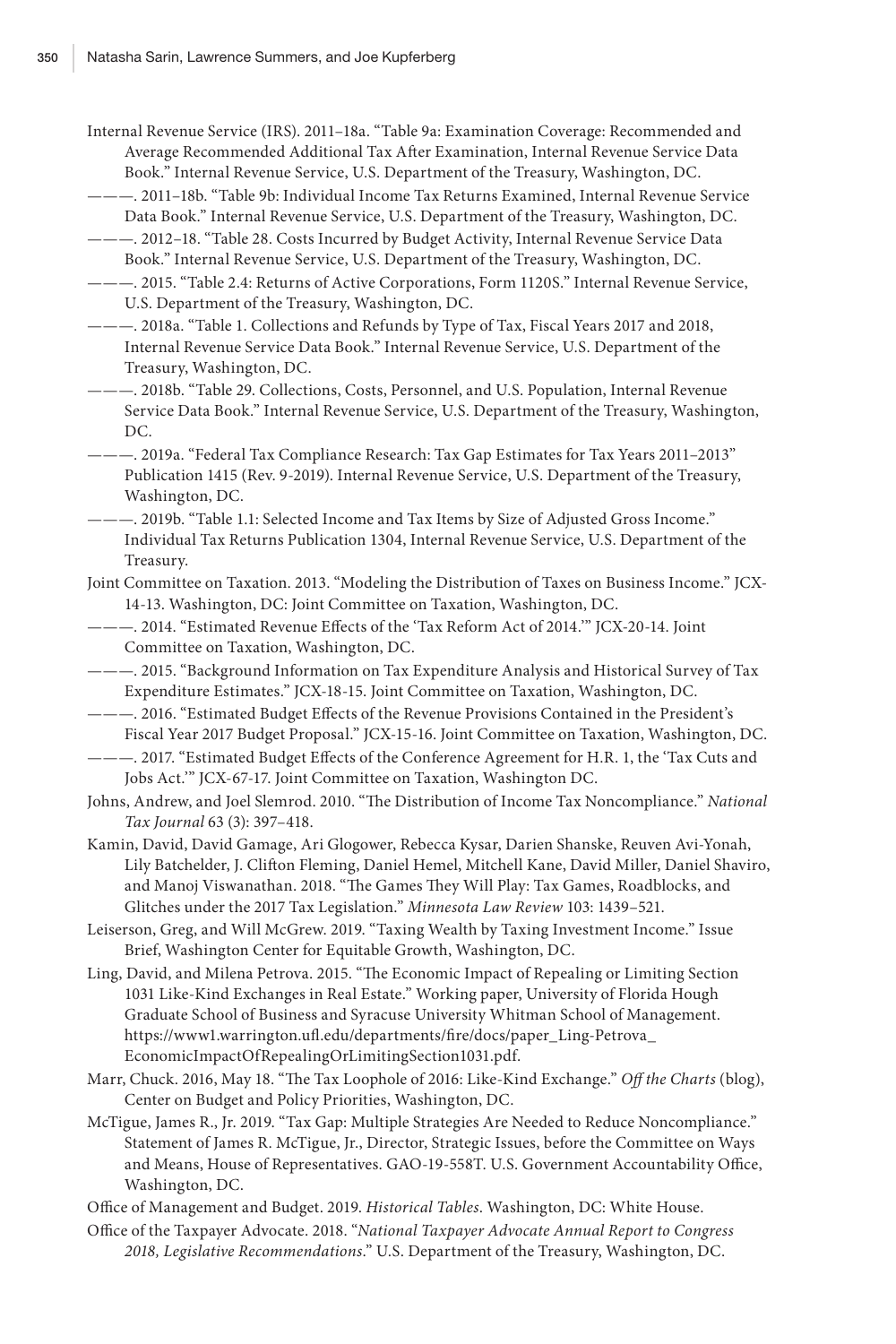- Rosenbaum, David E. 1993, May 14. "The Clinton Tax Bill: Clinton Proposal for Tax Increases Passes First Test." *New York Times*.
- Rubin, Richard. 2019, August 27. "Democrats' Emerging Tax Idea: Look Beyond Income, Target Wealth." *Wall Street Journal*.
- ———. 2020, January 6. "IRS Personal Income-Tax Audits Drop to Lowest Level in Decades." *Wall Street Journal*.
- Saez, Emmanuel, and Gabriel Zucman. 2019a. "Progressive Wealth Taxation." Brookings Papers on Economic Activity, BPEA Conference Drafts.
- *———. 2019b. The Triumph of Injustice: How the Rich Dodge Taxes and How to Make Them Pay*. New York, NY: W.W. Norton & Co.
- Sarin, Natasha, and Lawrence H. Summers. 2019. "Shrinking the Tax Gap: Approaches and Revenue Potential." Working Paper 26475, National Bureau of Economic Research, Cambridge, MA.
- Slemrod, Joel, Brett Collins, Jeffrey L. Hoopes, Daniel Reck, and Michael Sebastiani. 2017. "Does Credit-card Information Reporting Improve Small-Business Tax Compliance?" *Journal of Public Economics* 149 (2017) 1–19.
- Smith, Matthew, Owen Zidar, and Eric Zwick. 2019. "Top Wealth in the United States: New Estimates and Implications for Taxing the Rich." Working Paper, U.S. Department of Treasury, Princeton University Department of Economics, and Chicago Booth School of Business.
- Sperling, Gene, and Jason Furman. 2012, November 29. "Limiting Tax Deductions: The Reality of the Math." Blog, Obama White House Archives, Washington, DC.
- Standard & Poor's Compustat Services. 2018. Standard & Poor's Compustat, Englewood, CO.
- Stankiewicz, Kevin. 2019, November 19. "Elizabeth Warren's Tax Proposals Nearly Amount to Confiscation, Larry Summers Says." *CNBC.*
- Summers, Lawrence H. 2014. "The Inequality Puzzle: Thomas Piketty's Tour de Force Analysis Doesn't Get Everything Right, But It's Certainly Gotten Us Pondering the Right Questions." Review of *Capital in the Twenty-First Century*, by Thomas Piketty. *Democracy: A Journal of Ideas* 33 (Summer).
- ———. 2017, September 12. "Why the US Government Can't Be Downsized." Blog. Larrysummers. com, Cambridge, MA.
- Summers, Lawrence H., and Natasha Sarin. 2019, April 4. "A 'Wealth Tax' Presents a Revenue Estimation Puzzle." *Washington Post*.
- Treasury Inspector General for Tax Administration. 2015. "Automated Underreporter Program Tax Assessments Have Increased Significantly; However, Accuracy-Related Penalties Were Not Always Assessed When Warranted." Report 2015-30-037. U.S. Department of the Treasury, Washington, DC.
- Urban–Brookings Tax Policy Center. 2016. "How Does the Tax Exclusion for Employer-Sponsored Health Insurance Work?" *Tax Policy Center Briefing Book,* Washington, DC.
- U.S. Department of the Treasury. 2016. *"General Explanations of the Administration's Fiscal Year 2017 Revenue Proposals."* U.S. Department of the Treasury, Washington, D.C.
- ———. 2018a. "FY 2019 Budget in Brief: Internal Revenue Service, Program Summary by Budget Activity." U.S. Department of the Treasury, Washington, D.C.
- ———. 2018b. "Internal Revenue Service: FY 2019 Capital Investment Plan." U.S. Department of the Treasury, Washington, DC.
- U.S. Government Accountability Office (GAO). 2009, December. "Tax Gap: Actions Needed to Address Noncompliance with S Corporation Tax Rules." Report to the Committee on Finance, U.S. Senate. GAO-10-195. U.S. Government Accountability Office, Washington, DC.
- ———. 2018a, June. "Information Technology: IRS Needs to Take Additional Actions to Address Significant Risks to Tax Processing." Report to Congressional Committees. GAO-18-298. U.S. Government Accountability Office, Washington, DC.
- ———. 2018b, July. "Tax Fraud and Noncompliance: IRS Could Further Leverage the Return Review Program to Strengthen Tax Enforcement." Report to Congressional Requesters. GAO-18-544. U.S. Government Accountability Office, Washington, DC.